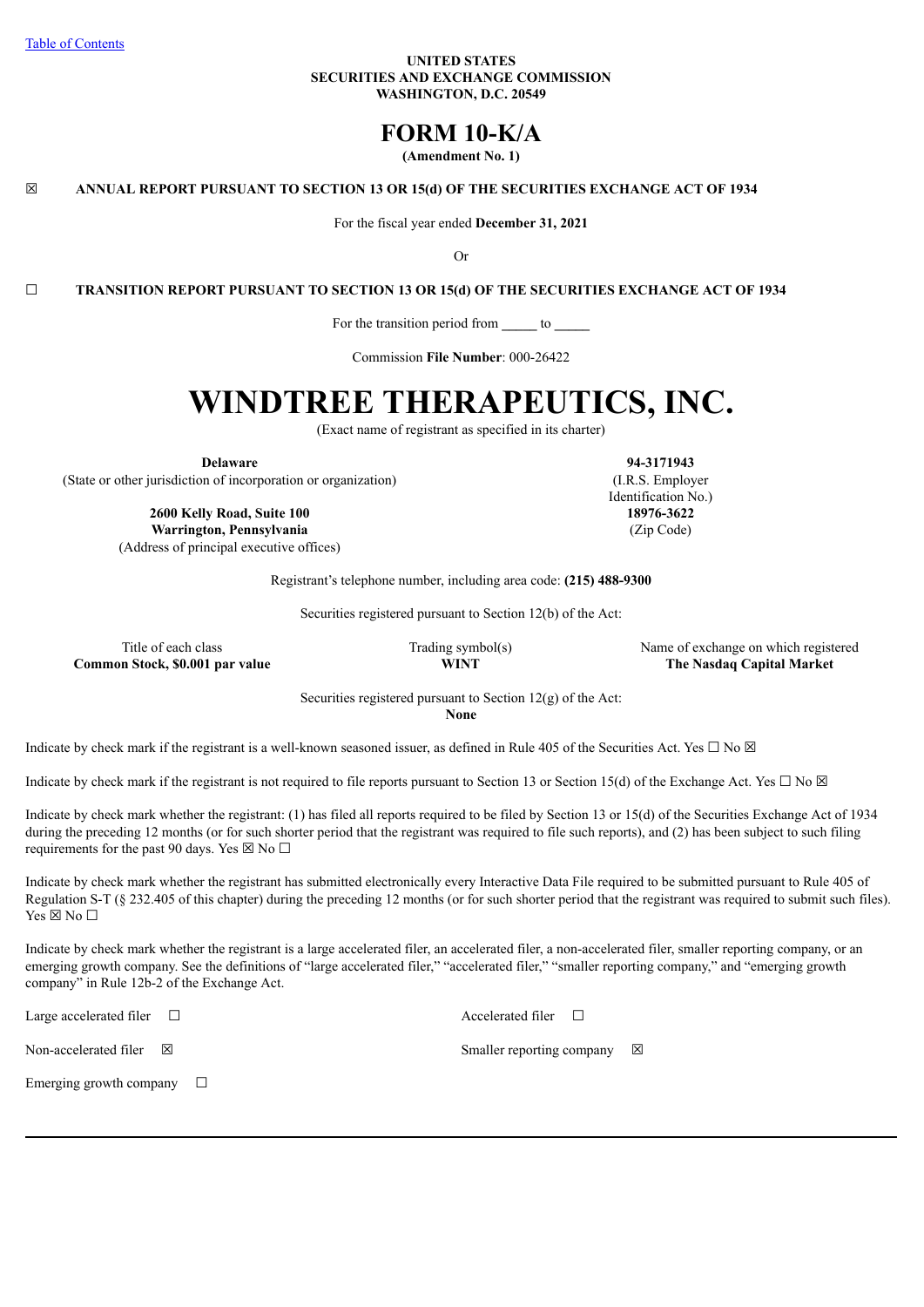If an emerging growth company, indicate by check mark if the registrant has elected not to use the extended transition period for complying with any new or revised financial accounting standards provided pursuant to Section 13(a) of the Exchange Act.  $\Box$ 

Indicate by check mark whether the registrant has filed a report on and attestation to its management's assessment of the effectiveness of its internal control over financial reporting under Section 404(b) of the Sarbanes-Oxley Act (15 U.S.C. 7262(b)) by the registered public accounting firm that prepared or issued its audit report.  $\Box$ 

Indicate by check mark whether the registrant is a shell company (as defined in Rule 12b-2 of the Exchange Act). Yes  $\Box$  No  $\boxtimes$ 

On June 30, 2021, the aggregate market value of shares of voting and non-voting common equity held by non-affiliates of the registrant was approximately \$44.1 million (based on the closing price on The Nasdaq Capital Market on that date). In determining this amount, the registrant has assumed solely for this purpose that all of its directors, executive officers and persons beneficially owning 10% or more of the outstanding shares of common stock of the registrant may be considered to be affiliates. This assumption shall not be deemed conclusive as to affiliate status for this or any other purpose.

As of April 29, 2022, there were 29,406,172 shares of the registrant's common stock issued and outstanding.

Unless the context otherwise requires, all references to "we," "us," "our," and the "Company" include Windtree Therapeutics, Inc., and its consolidated subsidiaries.

Auditor Name: Ernst & Young LLP Auditor Location: Philadelphia, Pennsylvania Auditor Firm ID: 42

#### **EXPLANATORY NOTE TO AMENDMENT NO. 1**

Windtree Therapeutics, Inc., or the Company, is filing this Amendment No. 1 on Form 10-K/A, or Amendment No. 1, to its Annual Report on Form 10-K for the fiscal year ended December 31, 2021, which was filed with the Securities and Exchange Commission on March 31, 2022, or the Original Form 10- K, for the sole purpose of including the information required by Part III of Form 10-K. This information was previously omitted from the Original 10-K in reliance on General Instruction G(3) to Form 10-K, which permits the information in Part III to be incorporated in the Form 10-K by reference from our definitive proxy statement if such statement is filed no later than 120 days after our fiscal year-end. We are filing this Amendment No. 1 to include Part III information in our Form 10-K because we will not file a definitive proxy statement containing this information within 120 days after the end of the fiscal year covered by the Original Form 10-K. This Amendment No. 1 amends and restates in their entirety Items 10, 11, 12, 13 and 14 of Part III of the Original Form  $10-K$ .

Pursuant to Rule 12b-15 under the Securities Exchange Act of 1934, as amended, or the Exchange Act, this Amendment No. 1 also contains certifications pursuant to Section 302 of the Sarbanes-Oxley Act of 2002, which are attached hereto. Because no financial statements have been included in this Amendment No. 1 and this Amendment No. 1 does not contain or amend any disclosure with respect to Items 307 and 308 of Regulation S-K, paragraphs 3, 4, and 5 of the certifications have been omitted.

Except as explicitly set forth herein, this Amendment No. 1 does not purport to modify or update the disclosures in, or exhibits to, the Original Form 10-K or to update the Original Form 10-K to reflect events occurring after the date of such filing.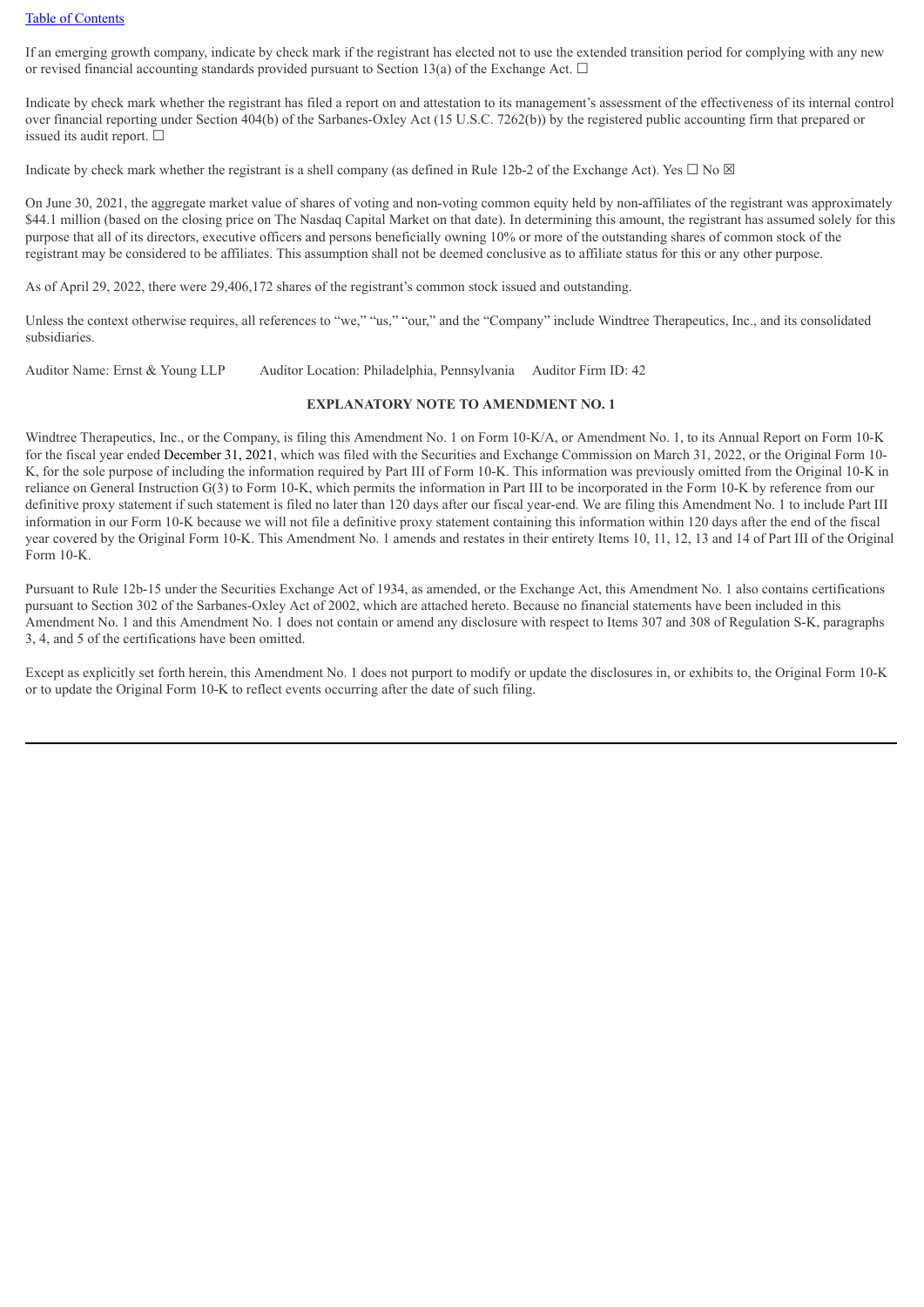## **WINDTREE THERAPEUTICS, INC.**

#### **Table of Contents to Annual Report on Form 10-K/A For the Fiscal Year Ended December 31, 2021**

| <b>PART III</b>   |                                                                                     |           |
|-------------------|-------------------------------------------------------------------------------------|-----------|
|                   | <b>ITEM 10. DIRECTORS, EXECUTIVE OFFICERS AND CORPORATE GOVERNANCE</b>              |           |
|                   | <b>ITEM 11. EXECUTIVE COMPENSATION</b>                                              | <u>6</u>  |
|                   | ITEM 12. SECURITY OWNERSHIP OF CERTAIN BENEFICIAL OWNERS AND MANAGEMENT AND RELATED |           |
|                   | <b>STOCKHOLDER MATTERS</b>                                                          |           |
|                   | ITEM 13. CERTAIN RELATIONSHIPS AND RELATED TRANSACTIONS, AND DIRECTOR INDEPENDENCE  | <u>14</u> |
|                   | <b>ITEM 14. PRINCIPAL ACCOUNTANT FEES AND SERVICES</b>                              | <u>16</u> |
|                   |                                                                                     |           |
| <b>PART IV</b>    |                                                                                     |           |
|                   | <b>ITEM 15. EXHIBITS AND FINANCIAL STATEMENT SCHEDULES</b>                          |           |
|                   |                                                                                     |           |
| <b>SIGNATURES</b> |                                                                                     | 22        |
|                   |                                                                                     |           |
|                   |                                                                                     |           |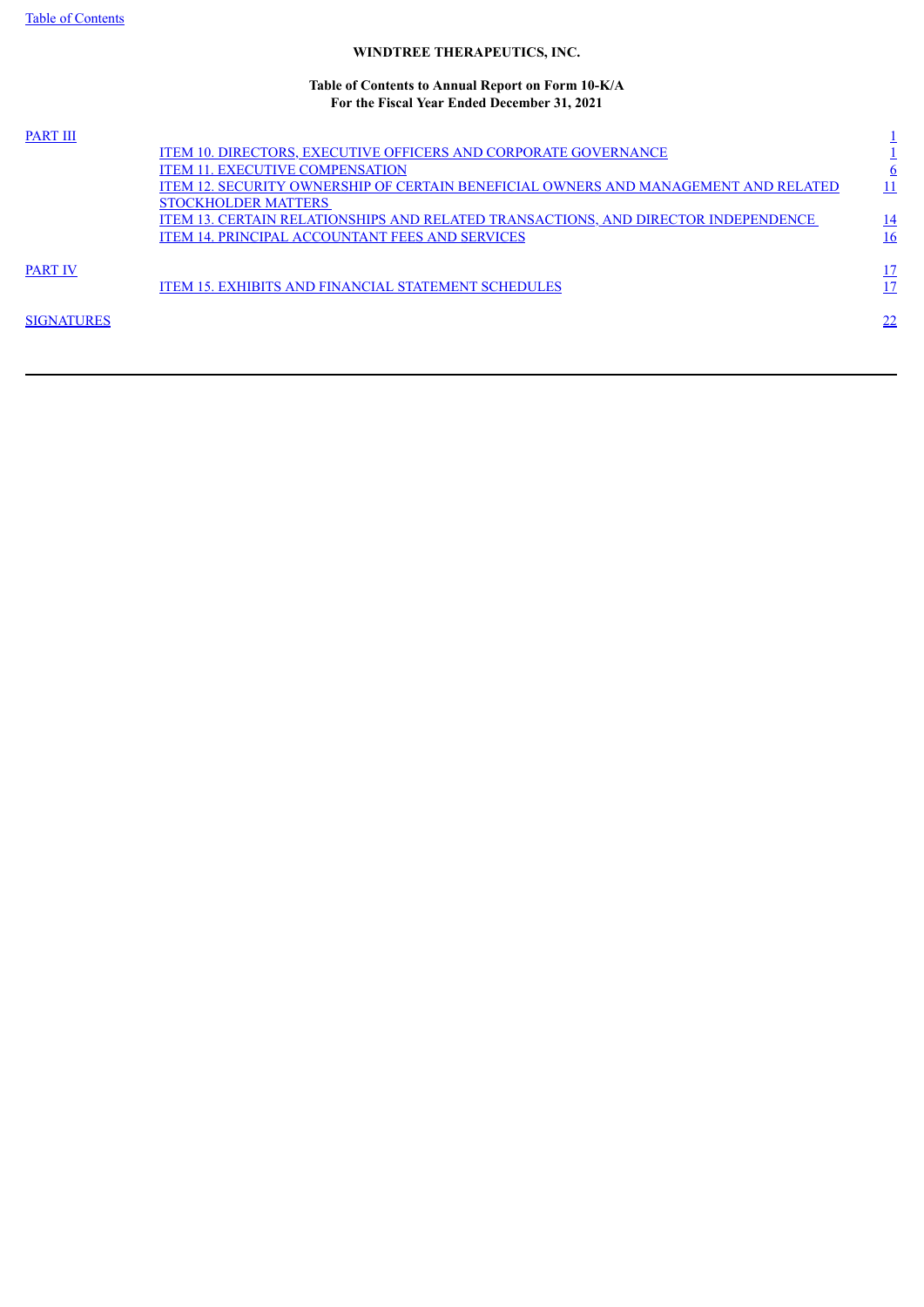#### **PART III**

## **ITEM 10. DIRECTORS, EXECUTIVE OFFICERS AND CORPORATE GOVERNANCE**

The following table sets forth information regarding our executive officers and directors, including their ages as of April 29, 2022:

| <b>NAME</b>                   | AGE | POSITION(S)                                                   |
|-------------------------------|-----|---------------------------------------------------------------|
| <b>Executive Officers</b>     |     |                                                               |
| Craig E. Fraser               | 57  | President and Chief Executive Officer, Director               |
| Diane Carman                  | 53  | Senior Vice President and General Counsel                     |
| Eric Curtis                   | 54  | Senior Vice President and Chief Operating Officer             |
| John P. Hamill                | 58  | Senior Vice President, Chief Financial Officer, and Treasurer |
| Steven G. Simonson, M.D.      | 63  | Senior Vice President and Chief Medical Officer               |
| <b>Non-Employee Directors</b> |     |                                                               |
| James Huang                   | 56  | Chairman of the Board of Directors                            |
| Daniel Geffken                | 65  | Director                                                      |
| Evan Loh, M.D.                | 63  | Director                                                      |
| Robert Scott, M.D.            | 68  | Director                                                      |
| Leslie Williams               | 62  | Director                                                      |

### **Information about our Executive Officers**

**Craig E. Fraser**. Mr. Fraser has served as President and Chief Executive Officer, or CEO, and a member of the Board of Directors, or the Board, since February 1, 2016. He brings over 30 years of experience as a leader in drug development, fundraising, business development and commercial operations in building biopharmaceutical and device businesses for startups as well as larger companies. Prior to joining us, Mr. Fraser held executive positions at several biopharmaceutical companies, including Novelion as President and Chief Operating Officer from 2014 to 2015 and, prior to that, positions of increasing responsibility; as Vice President of Global Disease Areas at Pfizer from 2009 to 2011 and Vice President and Global Business Manager at Wyeth Pharmaceuticals from 2007 to 2009. Previously, Mr. Fraser served as Vice President, Sales & Marketing and Commercial Operations and as Vice President, Oncology Global Strategic Marketing at Johnson & Johnson; and as Gastroenterology Franchise Lead, National Sales Director - Immunology and Acute Cardiovasculars, and Marketing Director - Cardiovasculars and Diagnostics at Centocor and various sales and sales management positions prior to marketing roles. Mr. Fraser is a veteran of both the U.S. Marine Corps and the U.S. Army. Mr. Fraser does not serve on any other public company boards. Mr. Fraser received his B.S. degree in Public Administration from Slippery Rock University of Pennsylvania.

Mr. Fraser's knowledge of our business, as well as his extensive leadership and biopharmaceutical industry experience provide him with the qualifications and skills to serve on our Board.

**Diane Carman**. Ms. Carman has served as our Senior Vice President and General Counsel since July 2021. Ms. Carman brings over two decades of successful experience working in the life sciences and other highly regulated industries. She has built the legal and compliance infrastructure; led the legal, compliance, risk management and human resources functions; and served as a strategic business partner and general counsel to several biotech and medical device companies. From June 2020 to July 2021, Ms. Carman most recently served as General Counsel and Secretary to Vitara Biomedical, Inc., an early stage, spin-out of the Children's Hospital of Philadelphia committed to transforming the lives of premature infants. Prior to Vitara, from October 2018 to June 2020, she served as Executive Vice President & General Counsel to Helius Medical Technologies, a publicly traded medical device company focused on neurological wellness. From October 2017 to October 2018, Ms. Carman served as General Counsel to Ablynx, Inc., a public biopharmaceutical company, which she helped shepherd though its successful sale to Sanofi in 2018. Earlier in her career, Ms. Carman also worked as Chief Corporate Counsel & Compliance Officer to Gamesa Technology Corporation, an international, public renewable energy company as well as Attorney for Labor Relations and Talent Negotiations for the National Broadcasting Company (NBC); was an associate with the AmLaw 100 firm of O'Melveny & Myers, LLP; and served as a judicial intern for Judge Jane Roth in the U.S. Court of Appeals for the Third Circuit. Ms. Carman holds a J.D. from the Villanova University Charles Widger School of Law (summa cum laude) and a B.A. from Villanova University (magna cum laude).

**Eric Curtis**. Mr. Curtis has served as our Senior Vice President and Chief Operating Officer since March 2020. Prior to joining us, he most recently served as Chief Executive Officer and President of Centurion BioPharma, a biopharmaceutical research and development focused company and a private subsidiary of CytRx Corporation, from June 2018 to November 2019. Mr. Curtis was primarily responsible for the company's corporate strategy, pipeline development plan and business development. Prior to that role, he was President and Chief Operating Officer of CytRx Corporation, a biopharmaceutical company focused in oncology, from February 2018 to March 2020. Mr. Curtis' responsibilities included corporate strategy, pipeline development and investor relations. Before that, Mr. Curtis was principal of Curtis Biopharm Consulting where he led his consulting business to work with the chief executive officers of several biopharmaceutical companies on refining their company's strategic product development, commercialization effectiveness and focusing resources from 2016 to February 2018. Before that, Mr. Curtis served as President, US Commercial of Aegerion Pharmaceuticals, a biopharmaceutical company from 2014 to 2016. He led the commercial organization for US, represented commercial for global business development and was the lead of commercial for investor relations strategy and execution.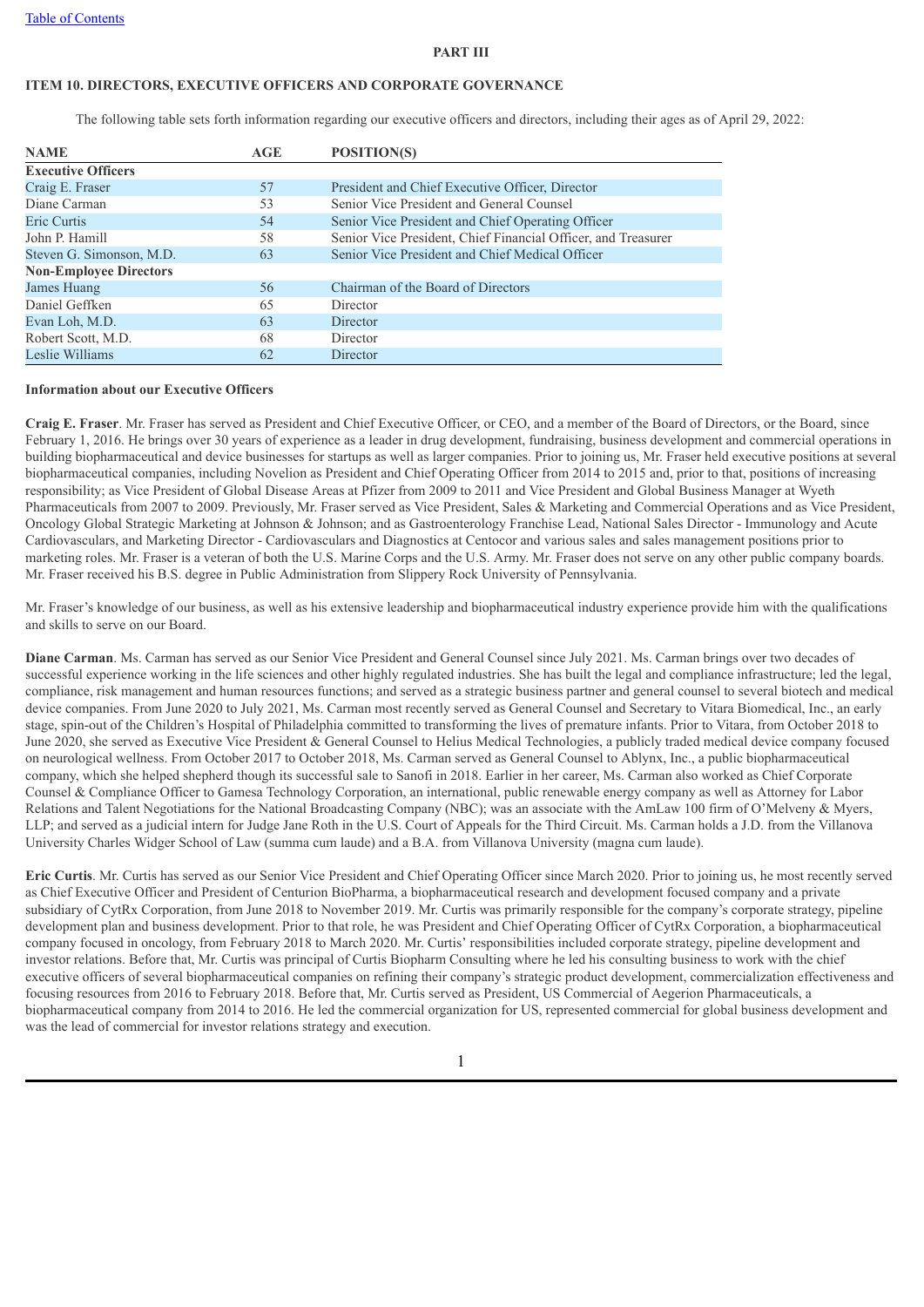**John P. Hamill**. Mr. Hamill has served as our Senior Vice President and Chief Financial Officer, or CFO, since July 2020. Mr. Hamill maintained a consulting practice offering financial and chief financial officer services from September 2019 to June 2020. From August 2018 to August 2019, he served as the Vice President of Finance and Chief Financial Officer of Trevena, Inc., a biopharmaceutical company focused on the development and commercialization of novel medicines for patients with central nervous system disorders. From June 2017 through July 2018, Mr. Hamill maintained a consulting practice offering chief financial officer services such as, amongst other things, raising capital and budgeting. From January 2014 through May 2017, Mr. Hamill was Chief Executive Officer and Chief Financial Officer for NephroGenex, Inc. Mr. Hamill earned his B.S. with a dual major in Accounting/Business and Computer Science from DeSales University. Mr. Hamill is a Certified Public Accountant and is a member of the Pennsylvania Institute of Certified Public Accountants and the American Institute of Certified Public Accountants.

**Steven G. Simonson**. Dr. Simonson has served as our Senior Vice President and Chief Medical Officer, or CMO, since April 2017, having previously served as our Senior Vice President and Chief Development Officer from October 2014 to April 2017, and our Vice President, Clinical Development, upon joining the Company in May of 2014. Dr. Simonson brings to us over 25 years of medical practice and pharmaceutical industry clinical trial experience with a significant background in drug development, including preclinical, first time into man and phases 1-4, and IND, NDA, and sNDA experience. Dr. Simonson spent 15 years at AstraZeneca Pharmaceuticals in areas of medical and clinical leadership primarily in the pulmonary, cardiovascular, and critical care therapeutic areas. He has been involved in or led several successful IND and NDA filings. He spent the next two years as Vice President of Clinical Development at Agennix, Inc., a biopharmaceutical company primarily focused in oncology and sepsis. Dr. Simonson was also an Executive Director in the Molecule Development Group at Covance, a biopharmaceutical development services company, where he applied his experience to developing clinical development programs for small and mid-size biotech and pharmaceutical companies. Dr. Simonson completed training in internal medicine followed by a fellowship in pulmonary and critical care medicine at Duke University Medical Center. He then held several faculty appointments at Duke in the departments of Anesthesiology and Medicine, including the divisions of Pulmonary and Critical Care Medicine. He is a Fellow of the American College of Chest Physicians, and author or co-author of multiple peer reviewed publications, abstracts, posters and chapters. Dr. Simonson received his medical degree from the Medical College of Wisconsin, and his Master of Health Sciences degree in Biometry from the Duke University School of Medicine.

#### **Non-Employee Directors**

**James Huang**. Mr. Huang has served as Chairman of the Board since December 2018. Mr. Huang is a Founding Managing Partner of Panacea Venture. Panacea Venture is a venture capital firm that focuses on investments in innovation and transformative early and growth healthcare and life sciences companies worldwide. He is a successful entrepreneur, investor, and opinion leader in the venture capital healthcare sector in China. Since 2011, Mr. Huang has served as a Managing Partner of Kleiner Perkins China, an investment advisory firm, focusing on the firm's life sciences practice. Mr. Huang has made more than 15 investments in China since 2007. Prior to joining Kleiner Perkins China, Mr. Huang was a Managing Partner at Vivo Ventures, a venture capital firm specializing in life sciences investments. Prior to joining Vivo in 2007, Mr. Huang was president of Anesiva, a biopharmaceutical company focused on pain-management treatments. During his 20-year career in the pharmaceutical and biotech industry, Mr. Huang also held senior roles in business development, sales, marketing, and research and development with Tularik Inc. (subsequently acquired by Amgen), GlaxoSmithKline LLC, Bristol-Myers Squibb, and ALZA Corp. (subsequently acquired by Johnson & Johnson). Mr. Huang is a director at Kindstar Global and Casi Pharma and he is Chairman at Alaunos. Mr. Huang received an M.B.A. from the Stanford Graduate School of Business and a B.S. degree in chemical engineering from the University of California, Berkeley.

Mr. Huang's insight into life sciences financing and experience in the biopharmaceutical industry provide him with the qualifications and skills to serve on our Board.

**Daniel E. Geffken**. Mr. Geffken has served as a member of our Board since April 24, 2019 and was also appointed Chairman of the audit committee and as a member of the compensation committee. Since 2011, Mr. Geffken has been serving as the Founding Managing Partner of Danforth Advisors, a leading financial and strategy consulting firm to the life sciences industry. He has served as chief financial officer and strategic consultant to numerous companies, including Apellis Pharmaceuticals, Cidara Therapeutics, Cabaletta Bio, Homology Medicines, Stealth BioTherapeutics and Transkaryotic Therapies. Mr. Geffken has served on the Board of Elicio Bio, Alcobra Ltd. and Arcturus Inc., after its merger with Alcobra.

Mr. Geffken's deep understanding of the industry in which we operate, in corporate financial management and his overall business acumen and insights provide him with the qualifications and skills to serve on our Board.

**Evan Loh, M.D.** Dr. Loh has served as a member of our Board since February 2021. He has been the Chief Executive Officer of Paratek Pharmaceuticals, Inc., or Paratek, since June 2019. Prior to that, Dr. Loh served as President, Chief Operating Officer and Chief Medical Officer, in each case until June 2019. From June 2012 to October 2014, Dr. Loh served as Chairman of the board of directors of Paratek (prior to its merger with Transcept Pharmaceuticals, Inc.) and continues to serve as a member of its board. From October 2009 to January 2012, Dr. Loh served as Senior Vice President, Development and Strategic Operations, Worldwide Research and Development, at Pfizer Inc. From January 2007 to October 2009, Dr. Loh was Vice President, Clinical Research & Development at Wyeth. He is the 2006 and 2019 recipient of the Heroes of Chemistry Award from the American Chemical Society for his leadership roles in the development of Tygacil and Nuzyra, respectively. Dr. Loh is a member of the board of directors of Windtree Pharmaceuticals, Inc. and Adaptive Phage Therapeutics. He is the immediate past-Chairman of the Antimicrobials Working Group, an industry leading organization of biotech companies focused on antimicrobial development and currently serves as a member of its Executive Committee. Dr. Loh has served as a faculty member at both Harvard Medical School and the University of Pennsylvania School of Medicine. Dr. Loh received his A.B. from Harvard College and his M.D. from Harvard Medical School. He completed his Internal Medicine and Cardiovascular fellowship training at Brigham and Women's Hospital.

Dr. Loh's extensive leadership experience within the biopharmaceutical industry provides him with the qualifications and skills to serve on our Board.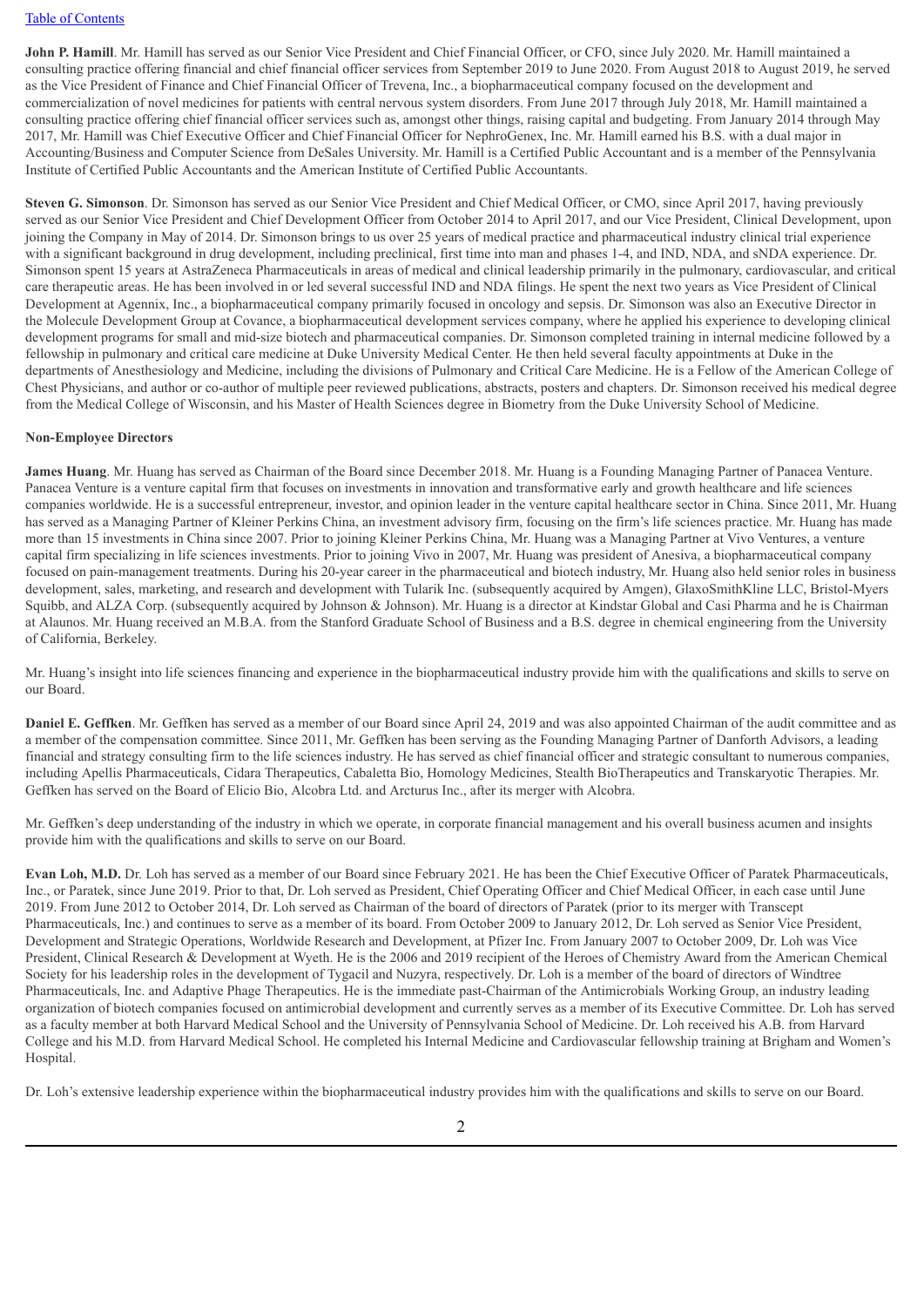**Robert Scott, M.D.** Dr. Scott has served as a member of our Board since February 2021. He has held leadership positions for over 30 years in the world's leading biopharma companies, including J&J, Pfizer, Amgen and AbbVie. During that time, Dr. Scott has led development teams responsible for highly successful brands such as Norvasc®, Lipitor®, Repatha®, Humira®, Skyrizi® and Rinvoq™. Prior to his recent retirement as Chief Medical Officer and Head of Development for AbbVie, a research-based global biopharmaceutical company, in April 2020, Dr. Scott was responsible for a team of over 4,000 individuals across 52 countries, a budget of nearly US\$3 billion and programs involving more than 40 new molecular entities since joining in April 2016. Prior to joining AbbVie, Dr. Scott served as Vice President of Global Development for Amgen from October 2010 to February 2016, where he conducted, among other programs, heart failure development. From 2002 until 2007, he was the Chief Medical Officer and Executive Vice President of Research and Development at AtheroGenics. While there he designed and implemented the first large cardiovascular outcomes study to be wholly performed by a small biotech. Dr. Scott also worked for Pfizer, one of the world's premier biopharmaceutical companies, from 1992 to 2002. While there, he was intimately involved in many cardiovascular clinical trials. He also was integral in developing the cholesterol drug Lipitor® and Norvasc®, a drug used to treat high blood pressure. Dr. Scott has served on many committees and boards, including as a member of the FDA Cardiac and Renal Drug Advisory Committee from 2012 until 2016, the board of Transcelerate, and as a member of the PhRMA Research and Development Leadership Forum. Dr. Scott currently serves as a director for Redx Pharma, ArisGlobal, Confo Therapeutics, Oncospherix Inc. and Draupnir Bio, where he also sits on the remuneration committee. Dr. Scott received his BSc in Microbiology and Biochemistry and MbChB in Medicine from the University of Cape Town.

Dr. Scott's extensive experience leading large biopharmaceutical companies through several successful product developments provides him with the qualifications and skills to serve on our Board.

Leslie **J.** Williams. Ms. Williams has served as a member of our Board since February 2021. She is a 25-year biopharmaceutical veteran and is an experienced biotech chief executive officer and board of directors' member. She has experience in healthcare, management, commercial product development and marketing. In 2021, she founded hC Bioscience, Inc., a discovery stage biotech company, and serves as Director, President and Chief Executive Officer. Prior to this, she spent 10 years at ImmusanT, Inc., a clinical stage biotechnology company, and she served as Director, President & Chief Executive Officer of ImmusanT until 2019. Prior to that, she was President and Chief Executive Officer of Ventaira Pharmaceuticals since 2004 and under her leadership the company became a significant player in the pulmonary drug-delivery market until it was sold at the end of 2007. Prior to Ventaira, Ms. Williams was director of marketing for INO Therapeutics, Inc. and additional experience includes commercial positions at Merck and GSK, and drugdelivery and -monitoring experience at Datex-Ohmeda (formerly Ohmeda, Inc.). She was a venture partner at Battelle Ventures where she sourced and evaluated deals and assisted early-stage technology companies with strategy, management, business development and M&A. She has served on several private, public and non-profit boards. In addition to serving as Chief Executive Officer at hC Bioscience, she serves on the Board of Ocular Therapeutix since 2019, Life Science Leader since 2011, CSCRI since 2018, and Life Science Cares since 2017. Ms. Williams holds an MBA from Washington University, John Olin School of Business, and a B.S. degree with honors in nursing from the University of Iowa. Before entering industry, she was a critical-care nurse at Duke University, Medical College of Virginia and at the University of Iowa.

Ms. Williams' insight into the biotechnology industry experience and familiarity with public life science company boards provides her with the qualifications and skills to serve on our Board.

#### **Family Relationships**

There are no family relationships among our directors and executive officers.

#### **Board Leadership Structure**

Our Board is currently composed of six members. In accordance with our Amended and Restated By-Laws, or By-Laws, each director is elected at our Annual Meeting of Stockholders. Each director holds office until our next Annual Meeting of Stockholders and until his or her successors have been duly elected and qualified, or until such director's death, or until such director shall have resigned, or have been removed.

We believe that the Board should remain free to configure the leadership of the Board and the Company in a way that best serves the interests of the Company and its stockholders at the time and, accordingly, has no fixed policy with respect to combining or separating the offices of the Chairman of the Board and the CEO.

#### **Role of Board in Risk Oversight**

One of the key functions of our Board is to oversee our risk management process. Our Board does not have a standing risk management committee, but rather administers this oversight function directly through our Board as a whole, as well as through various standing committees of our board of directors that address the risks inherent in their respective areas of oversight. In particular, our Board is responsible for monitoring and assessing strategic risk exposure and our audit committee has the responsibility to consider and discuss our major financial risk exposures and the steps our management has taken to monitor and control these exposures, including guidelines and policies to govern the process by which risk assessment and management is undertaken. While our Board maintains the ultimate oversight responsibility for the risk management process, its committees oversee risk in certain specified areas. For example:

● Our audit committee oversees management of financial reporting, compliance and litigation risks, including risks related to our insurance, information technology, human resources and regulatory matters, as well as the steps management has taken to monitor and control such exposures.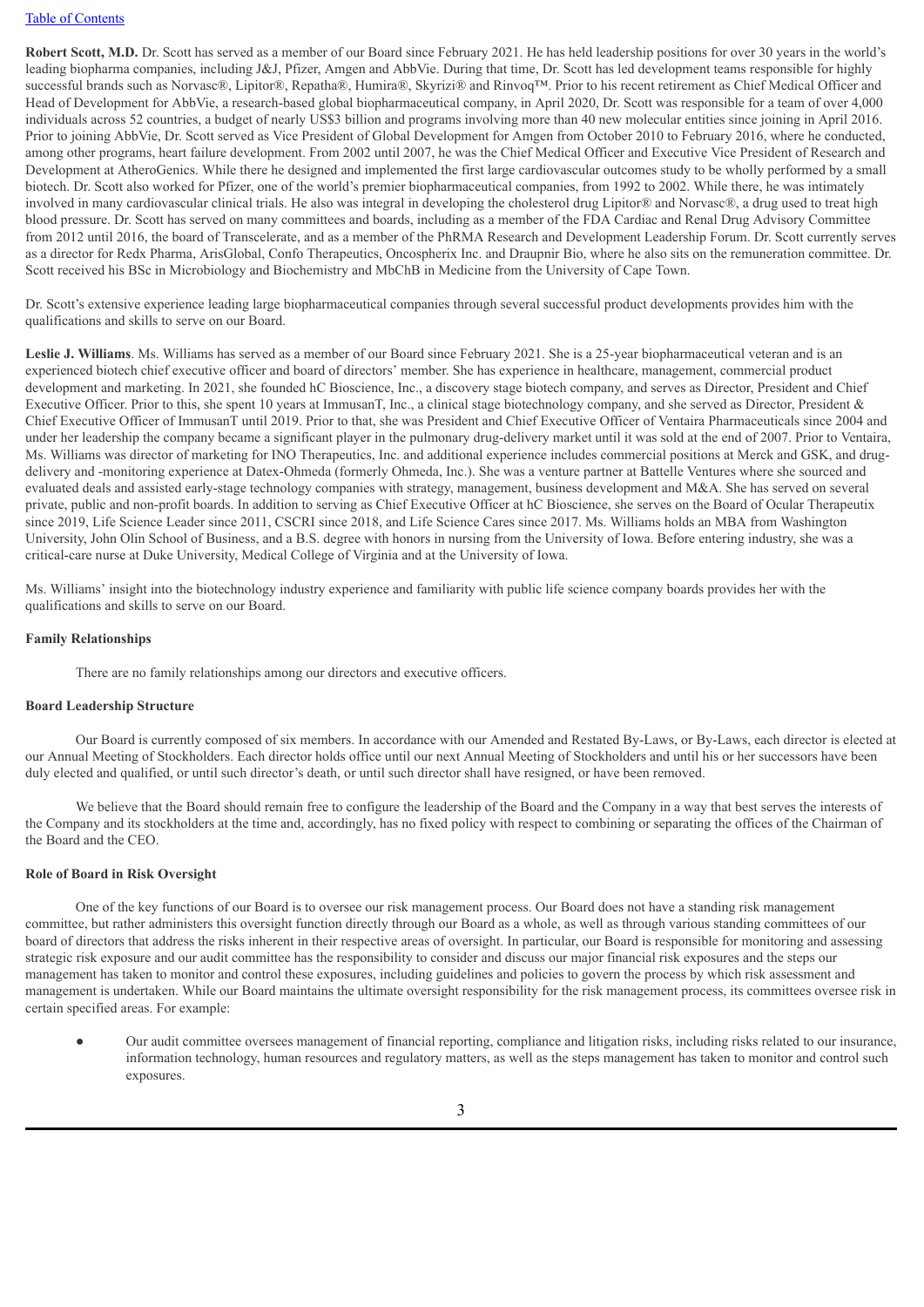- Our compensation committee is responsible for overseeing the management of risks relating to our executive compensation policies, plans and arrangements and the extent to which those policies or practices increase or decrease risks for our company.
- Our nominating and corporate governance committee manages risks associated with the independence of our Board, potential conflicts of interest and the effectiveness of our Board.

#### **Director Independence**

Our Board has undertaken a review of its composition, the composition of its committees and the independence of each director. Based upon information provided by each director, our Board has determined that each of our directors, with the exception of Mr. Fraser, do not have a relationship that would interfere with the exercise of independent judgment in carrying out the responsibilities of a director and is independent under the listing rules of Nasdaq. In making these determinations, our Board considered the current and prior relationships that each non-employee director has with our company and all other facts and circumstances our Board deemed relevant in determining their independence, including the beneficial ownership of our capital stock by each non-employee director, and the transactions involving them described in "Item 13—Certain Relationships and Related Party Transactions."

#### **Board Committees**

Our Board has established an audit committee, a compensation committee and a nominating and governance committee. The composition and responsibilities of each of the committees of our Board is described below. Members will serve on these committees until the resignation or until as otherwise determined by our Board.

#### **Audit Committee**

Our audit committee consists of Mr. Geffken, Dr. Loh and Ms. Williams, with Mr. Geffken serving as chair of our audit committee.

The primary purpose of the audit committee is to assist the Board in fulfilling its oversight responsibilities relating to our accounting, reporting and financial practices, and our compliance with all related legal and regulatory requirements, including oversight of:

- the appointment, retention and compensation of the Company's independent auditor;
- the maintenance by management of the reliability and integrity of the Company's accounting policies, financial reporting and disclosure practices, and tax compliance;
- the establishment and maintenance by management of processes to ensure that an adequate system of internal control is functioning within the Company; and
- the establishment and maintenance by management of processes to ensure compliance by the Company with all applicable laws, regulations and Company policy.

In addition, the audit committee is responsible for, among other things, the appointment, compensation and oversight of the work of any registered public accounting firm engaged (including resolution of disagreements between management and the auditor regarding financial reporting), reviewing the range and cost of audit and non-audit services performed by our independent accountants, reviewing the adequacy of our systems of internal control, and reviewing all related party transactions. In discharging its role, the audit committee is empowered to investigate any matter brought to its attention and has full access to all our books, records, facilities and personnel. The audit committee also has the power to retain such legal, accounting and other advisors as it deems necessary to carry out its duties.

The Board has adopted a written Audit Committee Charter. The composition and responsibilities of the audit committee and the attributes of its members, as reflected in its Charter, are intended to be in accordance with certain listing requirements of Nasdaq and the rules of the SEC for corporate audit committees. The Audit Committee Charter may be found on our website at www.windtreetx.com. All members of our audit committee are "independent" as defined in Rule 5605(a)(2) of the Nasdaq Listing Rules and the financial sophistication requirements of the SEC rules. The Board has determined that Mr. Geffken is an "audit committee financial expert" as defined under SEC rules.

#### **Compensation Committee**

Our compensation committee consists of Mr. Geffken, Dr. Loh and Dr. Scott, with Dr. Loh serving as chair of our compensation committee. Each member of this committee (i) meets the requirements for independence under the current Nasdaq Listing Rules, and (ii) is a non-employee director, as defined by Rule 16b-3 promulgated under the Securities Exchange Act of 1934, as amended, or the Exchange Act.

The compensation committee is responsible for, among other things:

reviewing management of the Company's policies regarding compensation policies relating to executive and general compensation;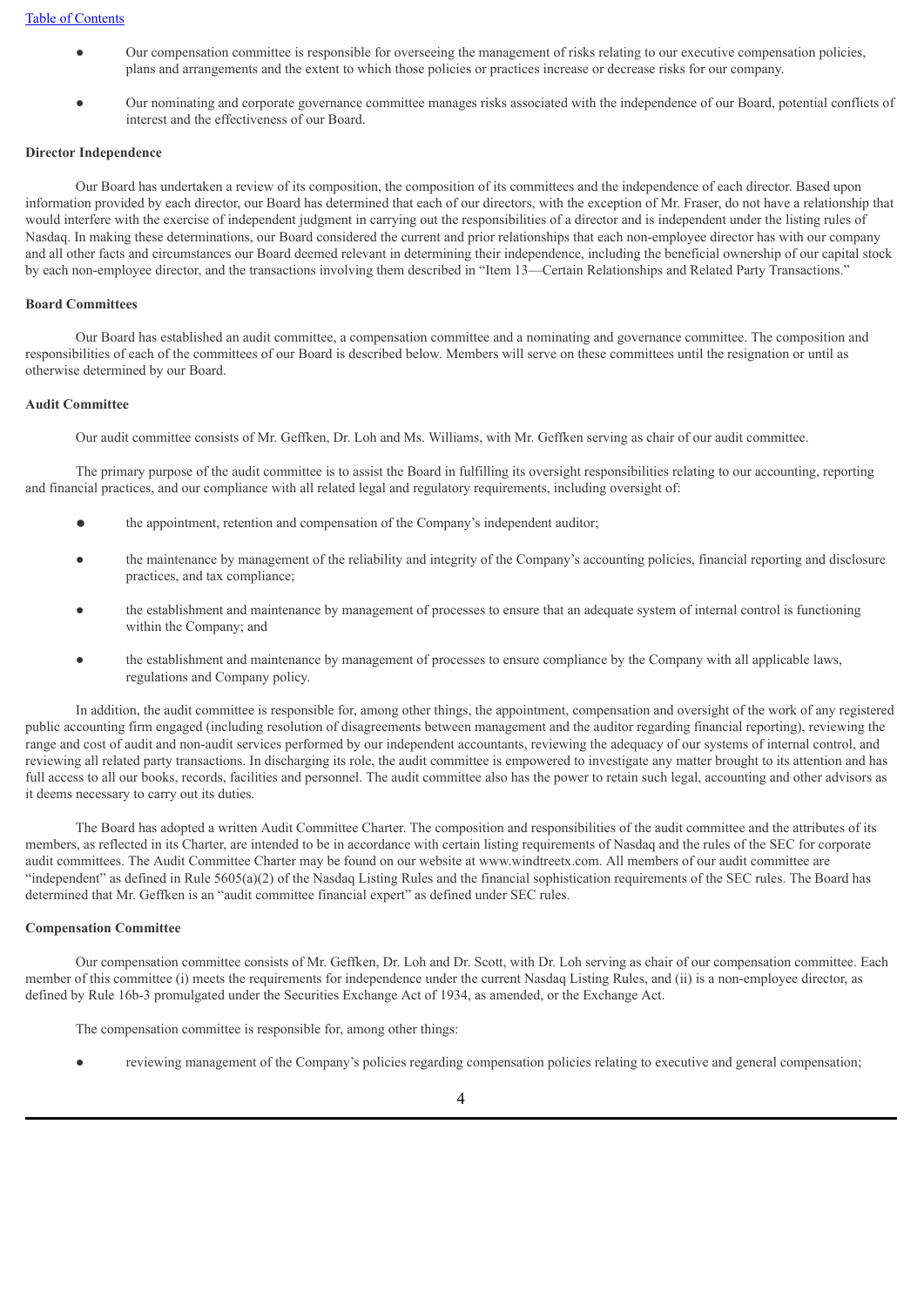- reviewing and approving corporate goals and objectives relating to the composition of our CEO, executive officers, and other senior officers, evaluate performance of executive officers and other senior officers and determine the CEO's and other executive officers' compensation level based on the compensation committee's evaluation;
- reviewing, approving, and establishing guidelines for the Board; and
- overseeing the key employee benefits programs, policies and plans relating to the compensation, benefits and equity incentives of the Company's executives and, where deemed appropriate by the Committee, those programs, policies and plans relating to the Company's other employees.

The Board has adopted a written Compensation Committee Charter. The composition and responsibilities of the compensation committee, as reflected in its Charter, satisfy the applicable rules of the SEC and the listing requirements of Nasdaq. The Compensation Committee Charter may be found on our website at www.windtreetx.com.

In the past, our Compensation Committee has delegated authority to our CEO to grant options or other stock awards, in accordance with guidelines established by the Compensation Committee in consultation with our compensation consultant, to certain non-executive officers. Our Compensation Committee also has the authority to form and delegate authority to one or more subcommittees as it deems appropriate from time to time under the circumstances.

Our CEO annually reviews the performance of each of the other executive officers, including the other named executive officers. He then recommends annual merit salary adjustments and any changes in annual or long-term incentive opportunities for other executives. The Compensation Committee considers our CEO's recommendations in addition to data and recommendations presented by our executive compensation consultant.

AON Consulting, Inc., or AON, is our executive compensation consultant. AON reports directly to the Compensation Committee and provides various executive compensation services to the Compensation Committee, including advising the Compensation Committee on the principal aspects of our executive compensation program and evolving industry practices and providing market information and analysis regarding the competitiveness of our program design and our award values in relation to performance. Upon request by the Compensation Committee, a representative of AON attended Compensation Committee meetings. AON does not provide services to us other than its advice to the Compensation Committee on executive and director compensation matters. The Compensation Committee determined AON to be independent under the Nasdaq and SEC regulations.

#### **Nominating and Corporate Governance Committee**

Our nominating and corporate governance committee consists of Dr. Scott and Ms. Williams, with Ms. Williams serving as chair of our nominating and corporate governance committee. Each member of the nominating and corporate governance committee meets the requirements for independence under the listing requirements of Nasdaq.

The nominating and corporate governance committee is responsible for, among other things:

- identifying, evaluating and approving a slate of nominees for election to the Board at the Annual Meeting of Stockholders or any other meetings of stockholders and reviewing the qualifications, experience and fitness for service on the Board of any potential directors;
- determining the criteria for selection by the Board of the Chairman of the Board, the individual directors and the members of the committees of the Board;
- reviewing, evaluating and approving candidates submitted by stockholders to the Company and the timeliness of the submission therefor and recommending to the Board appropriate action on each such candidates; and
- reviewing annually the performance of the Board.

The Board has adopted a written Nominating and Corporate Governance Committee Charter. The composition and responsibilities of the nominating and corporate governance committee, as reflected in its Charter, satisfy the applicable rules of the SEC and the listing requirements of Nasdaq. The Nominating and Corporate Governance Committee Charter may be found on our website at www.windtreetx.com.

#### **Code of Business Conduct and Ethics**

We have adopted a Code of Business Conduct and Ethics that applies to our officers, including our principal executive, financial and accounting officers, and our directors and employees. We have posted the Code of Business Conduct and Ethics on our Internet website at "http://www.windtreetx.com" under the "*Investors*—*Corporate Governance*" tab. We intend to make all required disclosures on our website concerning any amendments to, or waivers from, our Code of Business Conduct and Ethics with respect to our executive officers and directors.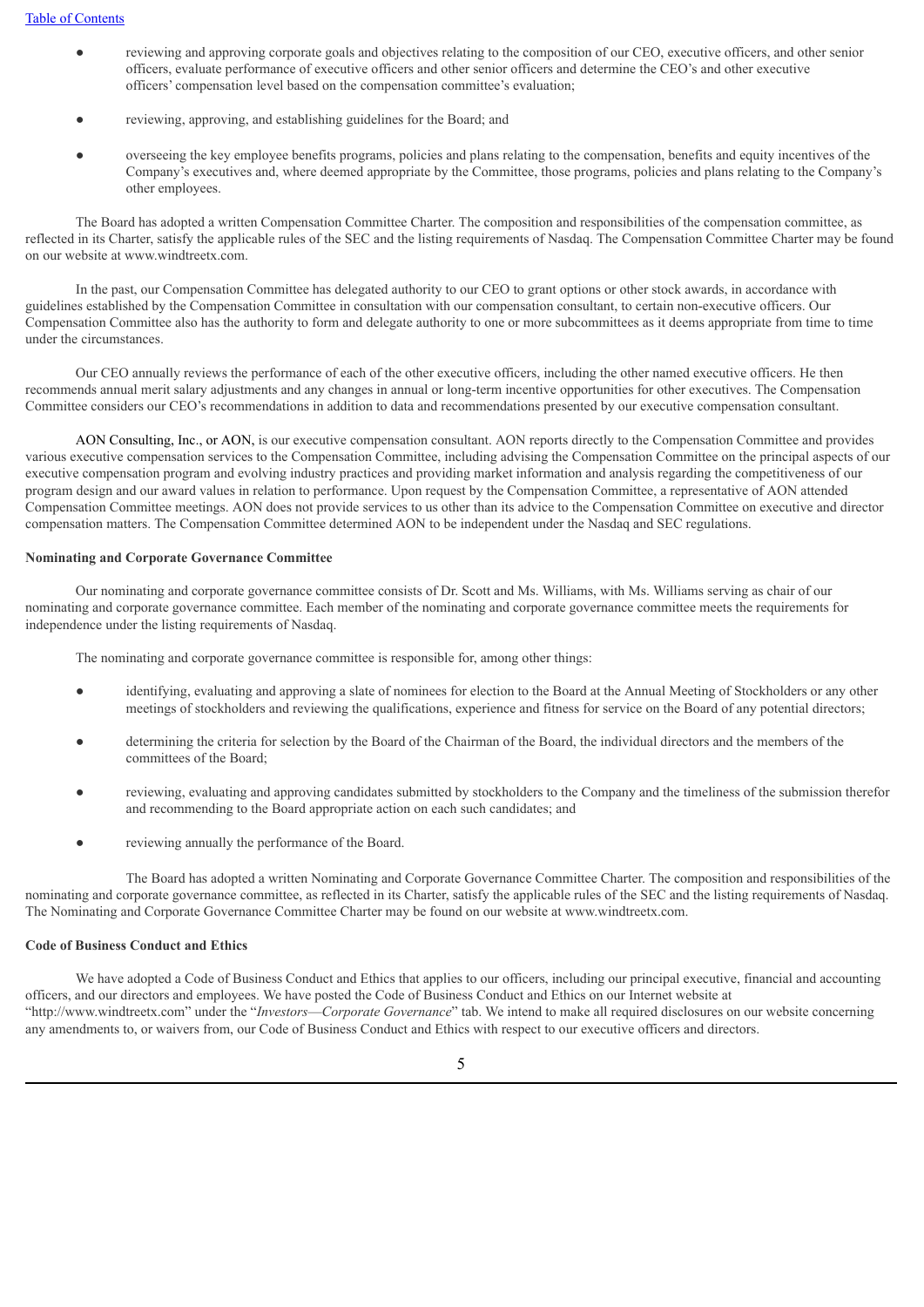## **Delinquent Section 16(a) Reports**

Section 16 of the Exchange Act requires our directors, certain officers, and beneficial owners of more than ten percent of our common stock to file reports with the SEC indicating their holdings of and transactions in our equity securities and to provide copies of such reports to us. Based solely on a review of our records, publicly available information, and written representations by the persons required to file such reports, all filing requirements of Section 16(a) were satisfied with respect to the 2021 fiscal year by our directors and officers except that, due to administrative delay, one Form 4 for Dr. Scott was filed late on February 9, 2021.

#### **ITEM 11. EXECUTIVE COMPENSATION**

#### **Named Executive Officers**

Our named executive officers for the year ended December 31, 2021, which consists of our principal executive officer and our two other most highly compensated executive officers, are:

- Craig E. Fraser, our President and CEO;
- John P. Hamill, our Senior Vice President, CFO, and Treasurer; and
- Steven G. Simonson, M.D., our Senior Vice President and CMO.

The following table presents summary information regarding the total compensation that was awarded to, earned by or paid to our named executive officers for services rendered during the years ended December 31, 2021 and 2020.

#### **Summary Compensation Table**

|                                           |      |         |              | Option                   | <b>All Other</b> |                            |
|-------------------------------------------|------|---------|--------------|--------------------------|------------------|----------------------------|
|                                           |      | Salary  | <b>Bonus</b> | Awards                   | Compensation     | <b>Total</b>               |
| <b>Name and Principal Position</b>        | Year | (S)     | (\$)         | $($ (\$)(1)              | $($ (\$)(2)      | $\left( \mathbb{S}\right)$ |
| Craig E. Fraser                           | 2021 | 479.931 | 95.986       | 1,292,545                | 8,700            | 1,877,162                  |
| President and CEO                         | 2020 | 460.284 | 299,865 (3)  | $\overline{\phantom{0}}$ | 9.814            | 769.963                    |
| John P. Hamill (4)                        | 2021 | 380,175 | 83.639       | 270.690                  | 8.700            | 743.204                    |
| Senior Vice President, CFO, and Treasurer | 2020 | 167.014 | 85,000 (5)   | 1,221,416                | 4.275            | 1,477,705                  |
| Steven G. Simonson, M.D.                  | 2021 | 418.193 | 85.311       | 507.995                  | 10,800           | 1,022,299                  |
| Senior Vice President and CMO             | 2020 | 393.500 | 237,728 (6)  |                          | 18.763           | 649.991                    |

(1) The aggregate grant date fair value of such awards was computed in accordance with Financial Accounting Standards Board ASC Topic 718, Stock Compensation, or ASC Topic 718, and does not take into account estimated forfeitures related to service-based vesting conditions, if any. The valuation assumptions used in calculating these values are discussed in Note 11 of the Audited Consolidated Financial Statements of our Form 10-K filed March 31, 2022. These amounts do not represent actual amounts paid or to be realized. Amounts shown are not necessarily indicative of values to be achieved, which may be more or less than the amounts shown as awards are subject to time-based vesting.

- (2) The reported amount reflects our match under our 401(k) savings plan, or 401(k) Plan, and, with respect to Dr. Simonson, includes \$2,100 for a car allowance in 2021 and \$1,500 for a car allowance and \$8,000 for a tax allowance in 2020.
- (3) The reported amount reflects (i) a special one-time bonus of \$124,708 awarded to Mr. Fraser in July 2020 by our Compensation Committee in recognition of corporate achievements including financing activities, the listing of our common stock on the Nasdaq Capital Market LLC, clinical achievements related to our product candidates, and business development efforts and (ii) Mr. Fraser's 2020 performance-based bonus of \$175,157 awarded by the Compensation Committee.
- (4) Mr. Hamill was appointed Senior Vice President and CFO on July 20, 2020.
- (5) The reported amount reflects the 2020 performance-based bonus of \$75,000 and a signing bonus of \$10,000.

(6) The reported amount reflects (i) a special one-time bonus of \$114,000 awarded to Dr. Simonson in July 2020 by our Compensation Committee in recognition of corporate achievements including financing activities, the listing of our common stock on the Nasdaq Capital Market LLC, clinical achievements related to our product candidates, and business development efforts and (ii) Dr. Simonson's 2020 performance-based bonus of \$123,728 awarded by the Compensation Committee.

#### **Narrative Disclosure to Summary Compensation Table**

#### *Elements of Compensation*

The compensation of our named executive officers generally consists of base salary, annual cash bonus opportunities, long term incentive compensation in the form of equity awards and other benefits, as described below.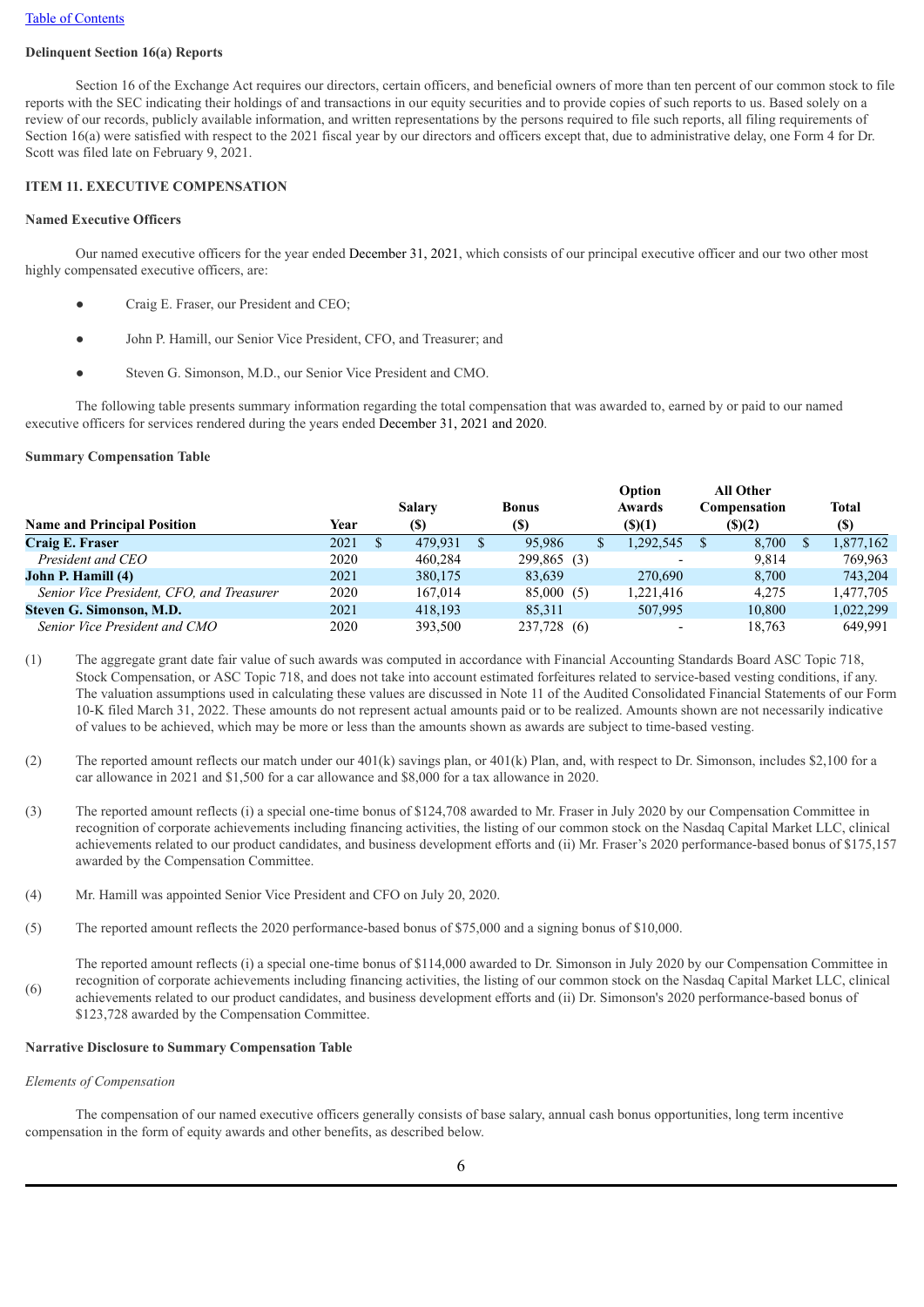#### *Base Salary*

The base salary payable to each named executive officer is intended to provide a fixed component of compensation reflecting the named executive officer's skill set, experience, role, responsibilities, and contributions. Effective March 1, 2022, the base salary of Mr. Fraser was increased from \$481,099 to \$557,300, the base salary of Mr. Hamill was increased from \$381,100 to \$401,400, and the base salary of Dr. Simonson was increased from \$419,210 to \$438,100.

#### *Annual Cash Bonus Opportunities*

The performance-based cash bonus opportunity for each of our named executive officers is expressed as a percentage of the applicable named executive officer's base salary that can be achieved at a target level by meeting predetermined corporate and individual performance objectives. Each executive's target bonus for the year is set forth in their employment agreements, as may be amended by the compensation committee from time to time. For 2021, our compensation committee and Board determined that each named executive officer's performance bonus should be based principally on contribution towards the achievement of corporate goals. These goals primarily included research and development, financial, and positioning and awareness objectives. The compensation committee established that the 2021 annual target bonus amount for Mr. Fraser be targeted at 50% of his base salary and for Dr. Simonson and Mr. Hamill be targeted at 40% of their respective base salaries. Following a review of 2021 performance, our compensation committee approved bonus payments to Mr. Fraser of \$95,986, to Mr. Hamill of \$83,639, and to Dr. Simonson of \$85,311.

#### *Equity-Based Incentive Awards*

Our equity-based incentive awards are designed to align our interests and the interests of our stockholders with those of our employees and consultants, including our named executive officers. Our Board or compensation committee approves equity grants in its discretion, which have historically been in the form of stock options or restricted stock units, or RSUs.

On January 22, 2021, the compensation committee approved grants of stock options to Messrs. Fraser and Hamill and Dr. Simonson to purchase 286,500, 60,000, and 112,600 shares of our common stock, respectively, each with a per-share exercise price of \$5.44. All options vest in equal annual installments on each of the first three anniversaries of the date of grant, subject to the named executive officer's continuous service through the relevant vesting dates; provided, however, that such stock options may be eligible to fully accelerate in vesting in connection with a termination of employment as further described in the section titled "—Executive Employment Agreements" below. See "Item 11—Executive Compensation - Outstanding Equity Awards at Fiscal Year-End" for more information regarding equity awards made to our named executive officers.

#### *Other Benefits*

We currently provide health and welfare benefits that are available to all of our employees, including our named executive officers, including health, dental, life, vision and disability insurance.

In addition, we maintain, and the named executive officers participate in, our 401(k) Plan that is intended to be qualified under Section 401(a) of the Code and that provides eligible employees with an opportunity to save for retirement on a tax advantaged basis and under which we are permitted to make discretionary employer contributions. The 401(k) Plan also includes a discretionary company match in an amount per participant equal to 50% of each participant's contribution (up to a maximum of 6% of the participant's base salary). The matching contribution was made in 2020 and 2021.

We do not maintain any defined benefit pension plans or nonqualified deferred compensation plans.

#### *Executive Employment Agreements*

We are party to executive employment agreements, or the Executive Agreements, as amended from time to time, with each of our named executive officers, the key terms of which are described below.

#### Mr. Fraser

We entered into an employment agreement with Mr. Fraser, effective February 1, 2016 and subsequently amended. Mr. Fraser's employment agreement provides for an annual base salary, which in 2021 was \$481,099, and eligibility to receive an annual incentive-based cash bonus, which may be awarded at the discretion of the compensation committee, with a target amount equal to 50% of his base salary.

If Mr. Fraser's employment is terminated due to death or Disability (as such term is defined in the employment agreement), all equity awards held by Mr. Fraser shall become fully vested and all stock options shall continue to be exercisable for the remainder of their stated term.

If Mr. Fraser's employment is terminated by us without Cause or by Mr. Fraser for Good Reason prior to a Change of Control (as such terms are defined in the employment agreement) or after the 2nd anniversary of a Change of Control, Mr. Fraser will be eligible to receive the following, in addition to any amounts or benefits that are due under any of our vested plans or other policies, and on the condition that he enters into a separation agreement containing a final and effective plenary release of claims in a form acceptable to us, provided that all of our obligations shall cease if Mr. Fraser engages in a material breach of the employment agreement, or his restrictive covenant obligations, and fails to cure such breach within five business days after receipt from us of notice of such breach: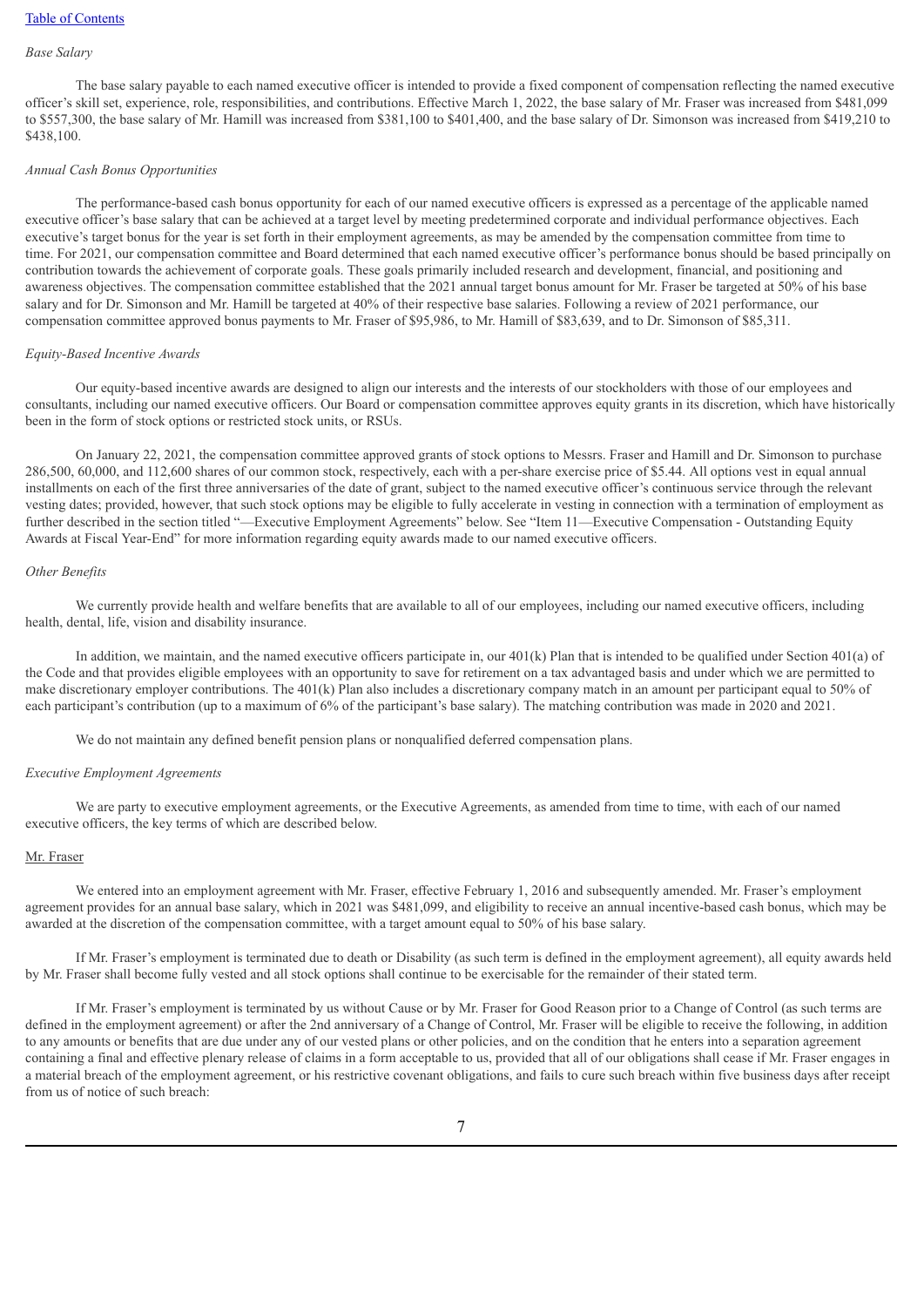- A pro rata bonus equal to a percentage of Mr. Fraser's target bonus amount determined by dividing the total actual bonuses paid to other contract executives for the year in which the termination occurs by the aggregate of such other contract executives' total target bonuses for that year, and further prorated for the number of days Mr. Fraser was employed in the year of termination, payable at the time that other contract executives are paid bonuses with respect to the year of termination;
- A severance amount equal to the sum of Mr. Fraser's base salary then in effect (determined without regard to any reduction constituting Good Reason) and the target bonus amount, payable in equal installments in accordance with our regular payroll schedule from the date of termination to the date that is 12 months after the date of termination, or the Severance Period;
- All vested stock options and other similar equity awards held by Mr. Fraser shall continue to be exercisable during the Severance Period; and
- During the Severance Period, if Mr. Fraser elects to continue medical benefits through the Consolidated Omnibus Budget Reconciliation Act of 1985, or COBRA, we will continue to pay our costs of Mr. Fraser's and his dependents' benefits as in effect on the date of termination as such benefits are provided to active employees.

If Mr. Fraser's employment is terminated by us without Cause or by Mr. Fraser for Good Reason prior to but in connection with a Change of Control or prior to the 2nd anniversary of a Change of Control, Mr. Fraser will be eligible to receive the following, in addition to any amounts or benefits that are due under any of our vested plans or other policies, and on the condition that he enters into a separation agreement containing a final and effective plenary release of claims in a form acceptable to us, provided that all of our obligations shall cease if Mr. Fraser engages in a material breach of the employment agreement, or his restrictive covenant obligations, and fails to cure such breach within five business days after receipt from us of notice of such breach:

- A pro rata bonus equal to Mr. Fraser's target bonus amount and prorated for the number of days Mr. Fraser was employed in the year of termination, payable in a lump sum within 10 days after the date of termination;
- A severance amount equal to 1.5 times the sum of Mr. Fraser's base salary then in effect (determined without regard to any reduction constituting Good Reason) and the target bonus amount, payable in a lump sum within 10 days after the date of termination except in certain limited circumstances;
- All equity awards held by Mr. Fraser shall accelerate and become fully vested and all stock options shall continue to be exercisable for the remainder of their stated terms; and
- For a period of 18 months following the termination date, if Mr. Fraser elects to continue medical benefits through COBRA, we will continue to pay our costs of Mr. Fraser and his dependents' benefits as in effect on the date of termination as such benefits are provided to active employees.

In addition, upon a Change of Control, for a period of 24 months after the date of the Change of Control and provided that Mr. Fraser is employed on the last day of a fiscal year ending in that period, Mr. Fraser will be entitled to an annual bonus at least equal to Mr. Fraser's target bonus amount, payable no later than March 15 in the next succeeding fiscal year.

Mr. Fraser's employment agreement includes 12-month post-employment non-competition and non-solicitation covenants and provide for confidentiality and the assignment to us of all intellectual property.

#### Mr. Hamill

We are a party to an employment agreement with Mr. Hamill, which was effective July 20, 2020. Mr. Hamill's employment agreement provides for an annual base salary, which in 2021 was \$381,100, and an annual incentive-based cash bonus, which may be awarded at the discretion of the compensation committee, with a target amount equal to 40% of his annual base salary.

The employment agreement provides for Mr. Hamill to receive severance (upon termination without Cause or by Mr. Hamill with Good Reason (as such terms are defined in the employment agreement)) of (a) any unpaid compensation accrued through the last day of Mr. Hamill's employment, a lump sum payment of accrued but unused vacation days, and any other amounts owed to Mr. Hamill but not yet paid, less any amounts owed by Mr. Hamill to us, or the Hamill Accrued Compensation, (b) continued payment of base salary and subsidized COBRA benefits for 12 months following termination, (c) any earned but unpaid annual bonus for the fiscal year preceding Mr. Hamill's date of termination and a pro rata bonus equal to the annual bonus Mr. Hamill would have earned absent his separation (as defined in the employment agreement) which amount shall be paid when our other executives are paid, and (d) during the 12-month period following termination, all vested stock options and similar equity awards held by Mr. Hamill shall continue to be exercisable, or the Hamill Severance Benefits.

If Mr. Hamill is terminated by us without Cause or Mr. Hamill terminates his employment with Good Reason within 24 months after a Change of Control (as defined in the employment agreement), the employment agreement further provides Mr. Hamill with severance, or the Hamill Change of Control Severance Benefits, consisting of the Hamill Accrued Compensation, any earned but unpaid annual bonus for the fiscal year preceding the date of Mr. Hamill's termination, a lump sum equal to one and one-half times Mr. Hamill's base salary and annual bonus amount paid in a lump sum within 10 days after the date of termination, 18 months of COBRA benefits, full vesting and acceleration of Mr. Hamill's equity awards upon the date of Mr. Hamill's termination and the continued exercisability of Mr. Hamill's equity awards for the remainder of their stated terms.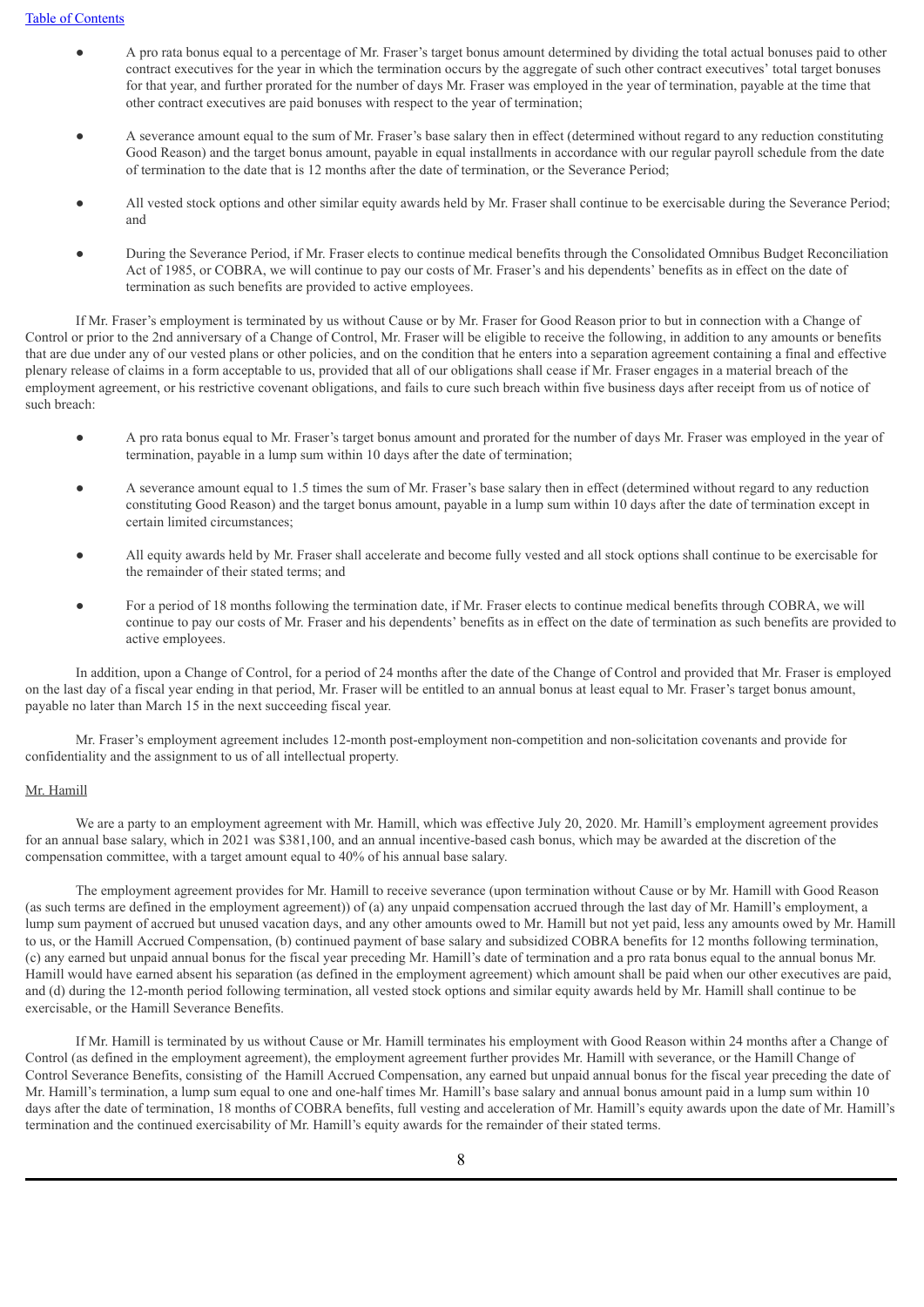Mr. Hamill's receipt of the Hamill Severance Benefits or the Hamill Change of Control Severance Benefits, as applicable, is conditioned on his execution of a separation and release agreement in a form acceptable to us. The employment agreement further provides that in the event of a Change of Control (as defined in the employment agreement) transaction, all of Mr. Hamill's outstanding equity incentive awards will become fully vested so long as Mr. Hamill is actively employed by us at the time of such transaction. In the case of a termination of Mr. Hamill's employment due to death or disability, all shares of stock and all options shall become fully vested and any earned but unpaid annual bonus for the fiscal year preceding the termination date would be paid.

#### Dr. Simonson

We are a party to an employment agreement with Dr. Simonson, which was effective December 19, 2014, as subsequently amended on December 29, 2014 and March 13, 2018. Dr. Simonson's employment agreement provides for an annual base salary, which in 2021 was \$419,210, and an annual incentive-based cash bonus, which may be awarded at the discretion of the compensation committee, with a target amount equal to 30% of his annual base salary.

The employment agreement provides for Dr. Simonson to receive severance (upon termination without Cause or by Dr. Simonson with Good Reason (as such terms are defined in the employment agreement)) of (a) any unpaid compensation accrued through the last day of Dr. Simonson's employment, a lump sum payment of accrued but unused vacation days, and any other amounts owed to Dr. Simonson but not yet paid, less any amounts owed by Dr. Simonson to us, or the Simonson Accrued Compensation, (b) continued payment of base salary and subsidized COBRA benefits for 12 months following termination, (c) any earned but unpaid annual bonus for the fiscal year preceding Dr. Simonson's date of termination and a pro rata bonus equal to the annual bonus Dr. Simonson would have earned absent his separation (as defined in the employment agreement) which amount shall be paid when our other executives are paid and, (d) during the 12-month period following termination, all vested stock options and similar equity awards held by Dr. Simonson shall continue to be exercisable, or the Simonson Severance Benefits.

If Dr. Simonson is terminated by us without Cause or Dr. Simonson terminates his employment with Good Reason within 24 months of a Change of Control (as defined in the employment agreement), the employment agreement further provides Dr. Simonson with severance, or the Simonson Change of Control Severance Benefits, consisting of the Simonson Accrued Compensation, any earned but unpaid annual bonus for the fiscal year preceding the date of Dr. Simonson's termination, a lump sum equal to one and one-half times Dr. Simonson's base salary and annual bonus amount paid in a lump sum within 10 days after the date of termination, 18 months of COBRA benefits, full vesting and acceleration of Dr. Simonson's equity awards upon the date of Dr. Simonson's termination and the continued exercisability of Dr. Simonson's equity awards for the remainder of their stated terms.

Dr. Simonson's receipt of the Simonson Severance Benefits or the Simonson Change of Control Severance Benefits, as applicable, is conditioned on his execution of a separation and release agreement in a form acceptable to us. In the case of a termination of Dr. Simonson's employment due to death or disability, all shares of stock and all options shall become fully vested and any earned but unpaid annual bonus for the fiscal year preceding the termination date would be paid.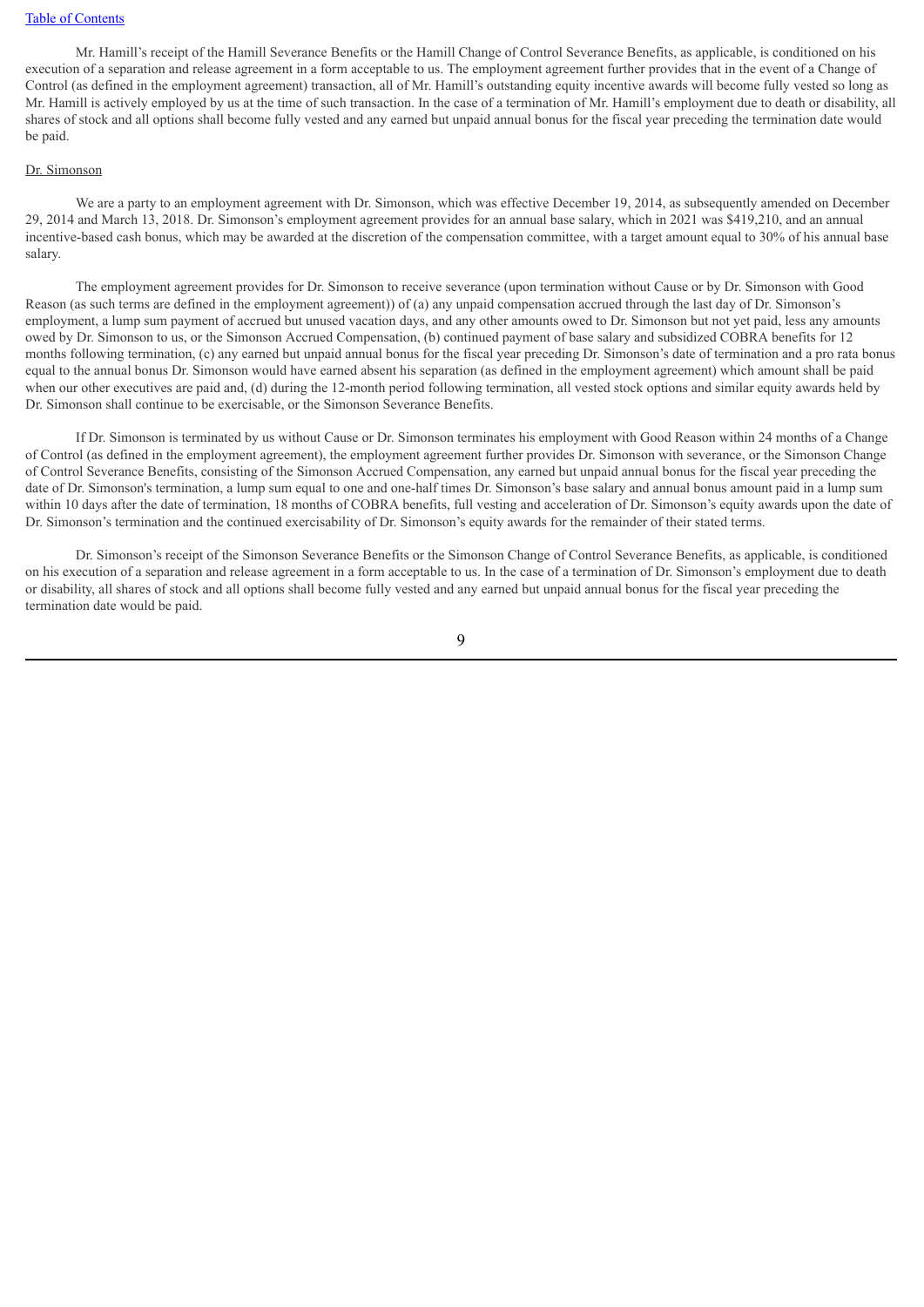#### **Outstanding Equity Awards at Fiscal Year-End**

The following table summarizes the number of shares of common stock underlying outstanding equity incentive plan awards for each named executive officer as of December 31, 2021:

|                          |                   | <b>Option Awards</b>                      |                                           |                              |                          |  |
|--------------------------|-------------------|-------------------------------------------|-------------------------------------------|------------------------------|--------------------------|--|
|                          |                   | <b>Number of Securities</b><br>Underlying | <b>Number of Securities</b><br>Underlying |                              |                          |  |
|                          |                   | <b>Unexercised Options -</b>              | <b>Unexercised Options -</b>              | <b>Option Exercise Price</b> | <b>Option Expiration</b> |  |
| Name                     | <b>Grant Date</b> | Exercisable $(\#)(1)$                     | Unexercisable $(\#)(1)$                   | <b>(\$)</b>                  | Date                     |  |
| <b>Craig E. Fraser</b>   | 02/02/16          | 3,414                                     |                                           | \$<br>139.80                 | 02/02/26                 |  |
|                          | 07/28/16          | 667                                       |                                           | 106.20                       | 07/28/26                 |  |
|                          | 03/01/17          | 1,667                                     |                                           | 73.80                        | 03/01/27                 |  |
|                          | 12/24/18          | 421,905                                   |                                           | 12.66                        | 12/24/28                 |  |
|                          | 03/19/19          | 22,222                                    | 11,111                                    | 12.90                        | 03/19/29                 |  |
|                          | 01/22/21          | 47,750                                    | 238,750                                   | 5.44                         | 01/22/31                 |  |
| <b>John P. Hamill</b>    | 07/20/20          | 70,334                                    | 140,666                                   | 6.98                         | 07/20/30                 |  |
|                          | 01/22/21          |                                           | 60,000                                    | 5.44                         | 01/22/31                 |  |
| Steven G. Simonson, M.D. | 05/19/14          | 143                                       |                                           | 1,428.00                     | 05/19/24                 |  |
|                          | 03/27/15          | 327                                       |                                           | 982.80                       | 03/27/25                 |  |
|                          | 02/02/16          | 595                                       |                                           | 139.80                       | 02/02/26                 |  |
|                          | 07/28/16          | 417                                       |                                           | 106.20                       | 07/28/26                 |  |
|                          | 03/01/17          | 917                                       |                                           | 73.80                        | 03/01/27                 |  |
|                          | 12/24/18          | 246,111                                   |                                           | 12.66                        | 12/24/28                 |  |
|                          | 03/19/19          | 11,111                                    | 5,555                                     | 12.90                        | 03/19/29                 |  |
|                          | 01/22/21          | 17,534                                    | 95,066                                    | 5.44                         | 01/22/31                 |  |

(1) All options vest and become exercisable in equal installments on each of the first three anniversaries of the applicable grant date, assuming that the named executive officer continues to be employed with us through each vesting date.

#### **Director Compensation**

Directors who are also employees are not compensated separately for serving on the Board or any of its committees. Each of our non-employee directors receives cash compensation for his or her services. The compensation committee periodically conducts reviews of peer company director compensation practices, including before considering changes to our director compensation policy and amounts. In addition, to better align the interests of our Board with our stockholders, the compensation committee considers and recommends to the Board long-term equity compensation.

Pursuant to our Non-Employee Director Compensation Policy in place during 2021, our directors received annual cash retainers, paid on a quarterly basis, as set forth in the table below.

|                                                      | <b>Non-Employee Director Compensation Policy</b>             |           |                      |  |
|------------------------------------------------------|--------------------------------------------------------------|-----------|----------------------|--|
|                                                      |                                                              | Quarterly |                      |  |
| <b>CASH</b>                                          |                                                              |           | <b>Retainer (\$)</b> |  |
| <b>Board Member Cash Retainer</b>                    |                                                              | \$        | 10,000               |  |
| <b>Board Chair Cash Retainer</b>                     |                                                              |           | 6,250                |  |
| <b>Audit Committee</b>                               |                                                              |           |                      |  |
| Chair                                                |                                                              |           | 3,750                |  |
| Member                                               |                                                              |           | 1,750                |  |
| <b>Compensation Committee</b>                        |                                                              |           |                      |  |
| Chair                                                |                                                              |           | 2,500                |  |
| Member                                               |                                                              |           | 1,250                |  |
| <b>Nominating and Corporate Governance Committee</b> |                                                              |           |                      |  |
| Chair                                                |                                                              |           | 1,875                |  |
| Member                                               |                                                              |           | 1,000                |  |
|                                                      |                                                              |           |                      |  |
| <b>EQUITY</b>                                        |                                                              |           |                      |  |
|                                                      | Option to purchase 30,000 shares of common stock, vesting in |           |                      |  |
| <b>Initial Equity Grant</b>                          | three equal annual installments, beginning on the first      |           |                      |  |
|                                                      | anniversary of the grant date and subject to the director's  |           |                      |  |
|                                                      | continued service on the Board                               |           |                      |  |
|                                                      | Option to purchase 15,000 shares of common stock, vesting in |           |                      |  |
|                                                      | three equal annual installments, beginning on the first      |           |                      |  |
| <b>Annual Equity Grant</b>                           | anniversary of the grant date and subject to the director's  |           |                      |  |
|                                                      | continued service on the Board                               |           |                      |  |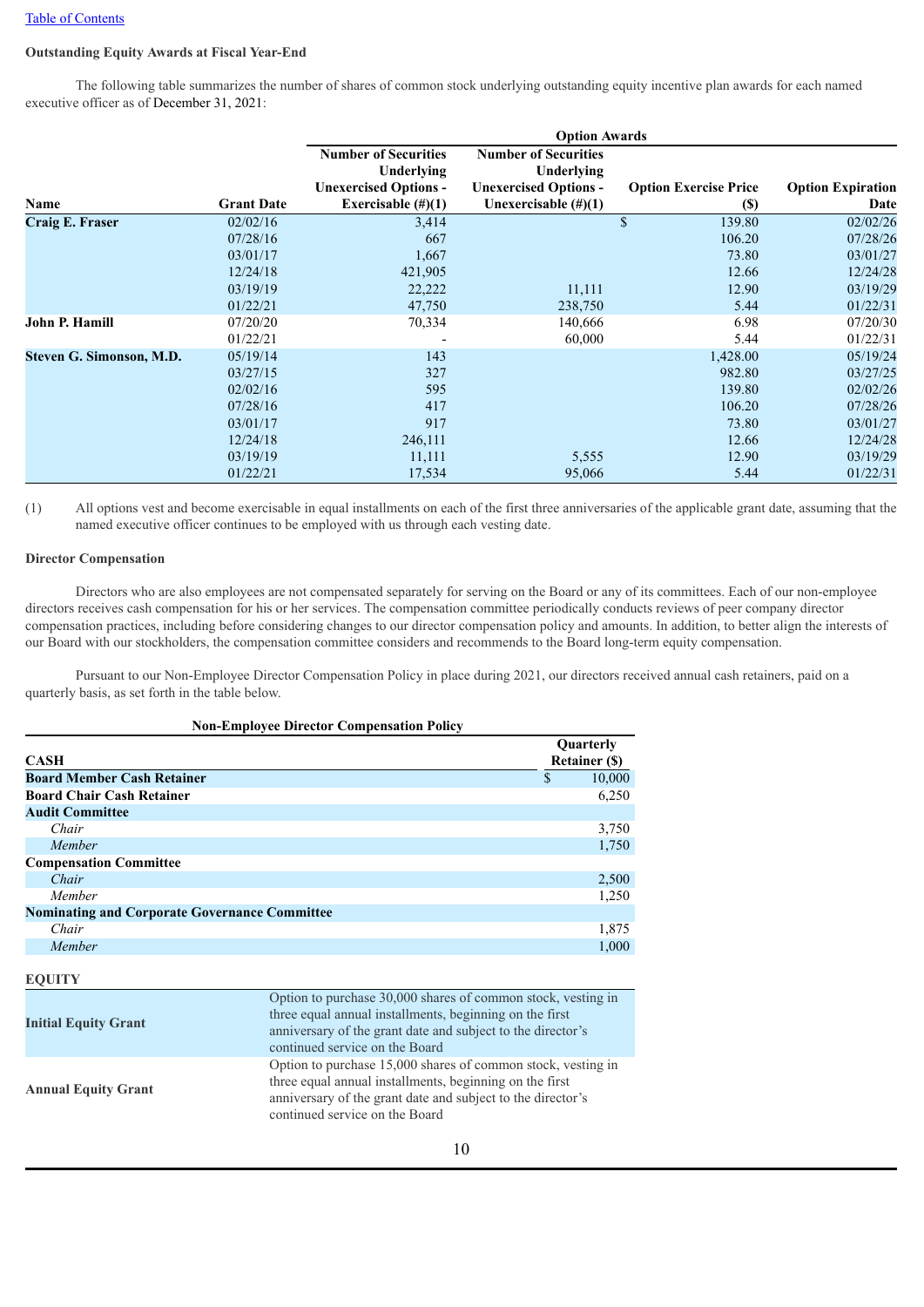Cash fees are paid quarterly, and are typically pro-rated for non-employee directors who do not serve a full quarter. Our non-employee directors are also reimbursed for their business-related expenses incurred in connection with attendance at Board and Committee meetings and related activities. Our only employee director, Mr. Fraser, receives no separate compensation for his service in such capacity.

The following table summarizes information concerning the compensation awarded to, earned by, or paid for services rendered in all capacities by our non-employee directors during the year ended December 31, 2021.

|                                      | <b>Fees Earned</b><br>or Paid in |            |
|--------------------------------------|----------------------------------|------------|
| <b>Name of Non-Employee Director</b> | Cash $(\text{\$})(1)$            | Total (\$) |
| James Huang                          | 65,000 \$<br>S                   | 65,000     |
| Daniel E. Geffken                    | 60,000                           | 60,000     |
| Evan Loh, M.D. $(2)$                 | 52,250                           | 52,250     |
| Leslie Williams (2)                  | 49,958                           | 49,958     |
| Robert Scott, M.D. (2)               | 44,917                           | 44,917     |
| Bruce A. Peacock (3)                 | 22,000                           | 22,000     |
| Joseph M. Mahady (2)                 | 14.250                           | 14,250     |
| John R. Leone $(2)$                  | 13,625                           | 13,625     |
| Brian D. Schreiber, M.D. (2)         | 12,250                           | 12.250     |

<sup>(1)</sup> As of December 31, 2021, (i) Messrs. Huang and Geffken each held options to purchase 50,000 shares of our common stock, and (ii) Drs. Loh and Scott and Ms. Williams each held options to purchase 30,000 shares of our common stock.

(3) On June 15, 2021, Mr. Bruce Peacock retired as a director on our Board.

#### **ITEM 12. SECURITY OWNERSHIP OF CERTAIN BENEFICIAL OWNERS AND MANAGEMENT AND RELATED STOCKHOLDER MATTERS**

#### **Securities Authorized for Issuance Under Equity Compensation Plans**

The following table describes as of December 31, 2021 the number of shares of our common stock issuable upon exercise of outstanding awards under our 2020 and 2011 Plans.

| <b>Plan Category</b>                                              | Number of securities to<br>be issued upon exercise<br>of outstanding options,<br>warrants and rights (a) | Weighted-average<br>exercise price of<br>outstanding options,<br>warrants and rights (b)<br>$\left(1\right)$ | <b>Number of securities</b><br>available for future<br>issuance under equity<br>compensation plans<br>(excluding securities)<br>reflected in column (a))<br>(c) |
|-------------------------------------------------------------------|----------------------------------------------------------------------------------------------------------|--------------------------------------------------------------------------------------------------------------|-----------------------------------------------------------------------------------------------------------------------------------------------------------------|
| Equity compensation plans approved by security holders            |                                                                                                          |                                                                                                              |                                                                                                                                                                 |
| 2020 Long-Term Incentive Plan                                     | 1.256.317                                                                                                | 5.36<br>- \$                                                                                                 | 630,561                                                                                                                                                         |
| 2011 Long-Term Incentive Plan (2)                                 | 1,566,709                                                                                                | 14.81                                                                                                        |                                                                                                                                                                 |
| Equity compensation plans not approved by security holders<br>(3) |                                                                                                          |                                                                                                              |                                                                                                                                                                 |
| Inducement Grants (4)                                             | 564,414                                                                                                  | 5.39                                                                                                         |                                                                                                                                                                 |
| <b>Total</b>                                                      | 3,387,440                                                                                                | 9.74                                                                                                         | 630,561                                                                                                                                                         |

(1) Represents the weighted-average exercise price of outstanding stock options and does not include RSUs.

- (2) The 2011 Plan terminated on the effective date of the 2020 Plan. All shares that were available under the 2011 Plan, including any that are expired, forfeited or otherwise returnable to the 2011 Plan are transferred to and become available for grant under the 2020 Plan. All awards granted under the 2011 Plan continue to be governed by the terms of the 2011 Plan and the award agreements.
- (3) Our board of directors has not established any specific number of shares that could be issued without stockholder approval. Inducement grants to new key employees are determined on a case-by-case basis. Other than possible inducement grants, we expect that all equity awards will be made under stockholder-approved plans.
- (4) Reflects grants of stock options to purchase 564,414 shares of common stock that were "inducement grants" as defined under Nasdaq Listing Rule 5635(c)(4).

<sup>(2)</sup> On February 3, 2021, Mr. Joseph Mahady, Mr. John Leone, and Dr. Brian Schreiber retired as directors on our Board. Dr. Evan Loh, Ms. Leslie Williams, and Dr. Robert Scott joined the Board on the same date.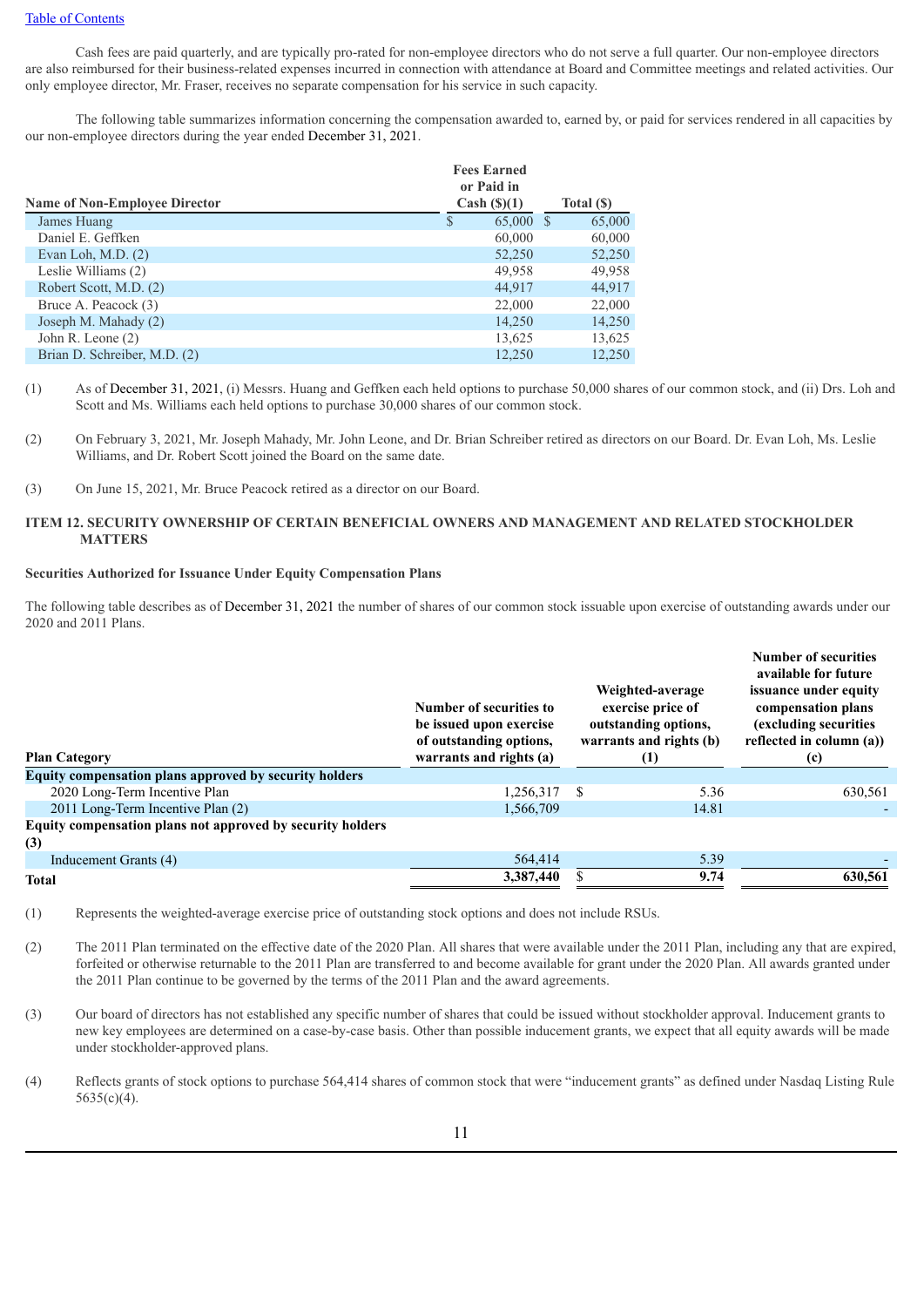#### **Security Ownership of Certain Beneficial Owners and Management**

Based solely upon information made available to us, the following table sets forth information as of April 29, 2022 regarding the beneficial ownership of our common stock by:

- each person known by us to be the beneficial owner of more than 5% of the outstanding shares of our common stock;
- each of our named executive officers and directors; and
- all of our executive officers as a group.

The percentage of common stock outstanding is based on 29,406,172 shares of our common stock outstanding as of April 29, 2022. For purposes of the table below, and in accordance with the rules of the SEC, we deem shares of common stock subject to options that are currently exercisable or exercisable within sixty days of April 29, 2022 to be outstanding and to be beneficially owned by the person holding the options for the purpose of computing the percentage ownership of that person, but we do not treat them as outstanding for the purpose of computing the percentage ownership of any other person. Except as otherwise noted, each of the persons or entities in this table has sole voting and investing power with respect to all of the shares of common stock beneficially owned by them, subject to community property laws, where applicable. Except as otherwise noted below, the street address of each beneficial owner is c/o Windtree Therapeutics, Inc. 2600 Kelly Road, Suite 100, Warrington, PA 18976.

|                                                                 | <b>Shares Beneficially Owned</b> |            |  |  |
|-----------------------------------------------------------------|----------------------------------|------------|--|--|
| <b>Name and Address of Beneficial Owner</b>                     | <b>Number of Shares</b>          | Percentage |  |  |
| <b>Greater than 5% Stockholder</b>                              |                                  |            |  |  |
| Lee's Pharmaceutical Holdings Limited (1)                       | 5,359,444                        | 17.90%     |  |  |
| Panacea Venture Healthcare Fund I L.P. (2)                      | 3,449,161                        | 11.30%     |  |  |
| <b>Directors and Named Executive Officers</b>                   |                                  |            |  |  |
| James Huang (3)                                                 | 3,775,442                        | 12.36%     |  |  |
| Daniel Geffken (4)                                              | 39,138                           | $\ast$     |  |  |
| Evan Loh, M.D.                                                  | 10,000                           | $\ast$     |  |  |
| Robert Scott, M.D.                                              | 10,000                           | $\ast$     |  |  |
| Leslie Williams                                                 | 10,000                           | $\ast$     |  |  |
| Craig E. Fraser $(5)$                                           | 672,095                          | 2.24%      |  |  |
| John P. Hamill (6)                                              | 103,634                          | $\ast$     |  |  |
| Steven G. Simonson, M.D. (7)                                    | 348,226                          | $1.17\%$   |  |  |
| <b>Executive Officers and Directors as a group (10 persons)</b> | 5,074,913                        | 16.71%     |  |  |

\* Less than 1%

(1) Includes (i) 4,816,864 shares of common stock and 22,300 Series A-1 Warrants to purchase 22,300 shares of common stock held directly by Lee's Pharmaceutical Holdings Limited, or Lee's Holdings, exercisable within 60 days of April 29, 2022, and (ii) 199,203 Series G Warrants to purchase 199,203 shares of common stock exercisable within 60 days of April 29, 2022, 275,938 Series I Warrants to purchase 275,938 shares of common stock exercisable within 60 days of April 29, 2022 and 45,139 Series C warrants to purchase 45,139 shares of common stock exercisable within 60 days of April 29, 2022, held by LPH II Investments Limited, or LPH II. Lee's Holdings may be deemed to have beneficial ownership of the shares held by LPH II due to its ownership of 100% of LPH II. LPH II is currently unable to exercise the Series C and G warrants due to an ownership cap restriction and Lee's Holdings Series A-1 Warrants are subject to a 9.99% ownership cap. The Series I Warrants are subject to a 4.99% ownership cap (or such other percent as designated by each holder not to exceed 19.99%). Other than for purposes of Rule 13d-3 of the Act, Lee's Holdings disclaims beneficial ownership of the shares of common stock and warrants, as applicable, except to the extent of its pecuniary interest therein, as applicable. Mses. Lee Siu Fong and Leelalertsuphakun Wanee are executive directors, Dr. Li Xiaoyi is an executive director and the Chief Executive Officer, Mr. Simon Miles Ball is a non-executive director, and Drs. Chan Yau Ching (Bob) and Tsim Wah Keung (Carl) and Mr. Lam Yat Cheong are the independent directors, of Lee's Holdings, or the Lee's Holdings Directors. The Lee's Holdings Directors and the shareholders of Lee's Holdings have shared voting and investment power over the shares held by Lee's Holdings. The address for Lee's Holdings and LPH II is 1/F, Building 20E, Phase 3, Hong Kong Science Park, Shatin, Hong Kong.

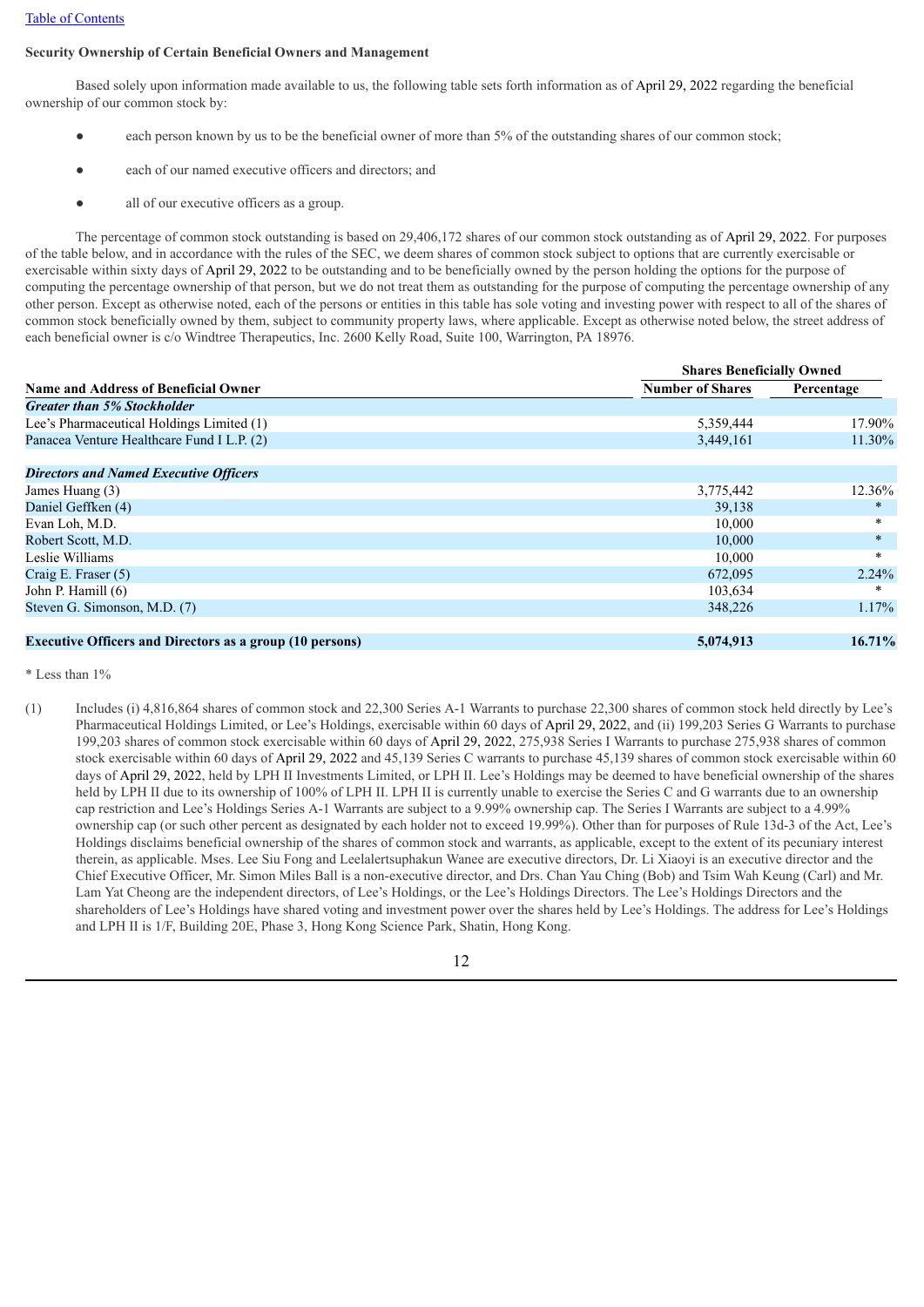- (2) Includes 2,336,853 shares of common stock, 62,500 shares of common stock issuable upon exercise of Series D Warrants exercisable within 60 days of April 29, 2022, 498,008 shares of common stock issuable upon exercise of Series G Warrants exercisable within 60 days of April 29, 2022, 275,938 shares of common stock issuable upon exercise of Series I Warrants exercisable within 60 days of April 29, 2022 and 275,862 shares of common stock issuable upon exercise of May 2020 Warrants exercisable within 60 days of April 29, 2022 held by Panacea Venture Healthcare Fund I, L.P., or the Panacea Fund. Panacea Venture Healthcare Fund GP I, L.P. or the Immediate GP, is the general partner of the Panacea Fund, Panacea Venture Healthcare Fund GP Company, Ltd., or the Parent GP, is the general partner of the Immediate GP, and Panacea Venture Management Company Ltd., or the Management Company, is the management company of the Immediate GP. The Management Company, the Panacea Fund, the Immediate GP and the Parent GP are collectively referred to as the Panacea Entities. The Management Company together with the Parent GP and the Immediate GP may be deemed to have beneficial ownership over the shares of common stock held by the Panacea Fund. Each of the Series D Warrants and the Series G Warrants are subject to a 18.0% beneficial ownership cap and are currently unable to be exercised due to such ownership cap. The Series I Warrants are subject to a 4.99% ownership cap (or such other percent as designated by each holder not to exceed 19.99%). The May 2020 Warrants are subject to a 4.99% ownership cap (or, at the election of each holder prior to the date of issuance, 9.99%), except that upon at least sixty-one (61) days' prior notice to us, each holder may increase the ownership cap after exercising such holder's May 2020 Warrants up to 9.99% (or up to 19.99% upon prior written approval by us). The Panacea Entities may be deemed to constitute a "group" within the meaning of Section 13(d)(3) of the Exchange Act. James Huang and Hai Mi serve as directors of the Parent GP and the Management Company. Mr. Huang, Hai Mi, and the shareholders of the Parent GP and Management Company have shared voting and investment power over the shares held by the Panacea Fund. Mr. Huang expressly disclaims beneficial ownership of the securities reported herein, except to the extent of his pecuniary interest therein, if any. The address of the Panacea Fund, Immediate GP, Parent GP and the Management Company is #6 Lane 1350 Middle Fuxing Rd., Xuhui District, Shanghai, China 200319.
- (3) Includes 291,281 shares of common stock and options to purchase 35,000 shares of common stock exercisable within 60 days of April 29, 2022 held directly by Mr. Huang, and 2,336,853 shares of common stock, 62,500 shares of common stock issuable upon exercise of Series D Warrants exercisable within 60 days of April 29, 2022, 498,008 shares of common stock issuable upon exercise of Series G Warrants exercisable within 60 days of April 29, 2022, 275,938 shares of common stock issuable upon exercise of Series I Warrants exercisable within 60 days of April 29, 2022 and 275,862 shares of common stock issuable upon exercise of May 2020 Warrants exercisable within 60 days of April 29, 2022 held by Panacea Venture Healthcare Fund I, L.P., or the Panacea Fund. Panacea Venture Healthcare Fund GP I, L.P., or the Immediate GP, is the general partner of the Panacea Fund, Panacea Venture Healthcare Fund GP Company, Ltd., or the Parent GP, is the general partner of the Immediate GP, and Panacea Venture Management Company Ltd., or the Management Company, is the management company of the Immediate GP. The Management Company, the Panacea Fund, the Immediate GP and the Parent GP are collectively referred to as the Panacea Entities. The Management Company together with the Parent GP and the Immediate GP may be deemed to have beneficial ownership over the shares of common stock held by the Panacea Fund. Each of the Series D Warrants and the Series G Warrants are subject to a 18.0% beneficial ownership cap and are currently unable to be exercised due to such ownership cap. The Series I Warrants are subject to a 4.99% ownership cap (or such other percent as designated by each holder not to exceed 19.99%). The May 2020 Warrants are subject to a 4.99% ownership cap (or, at the election of each holder prior to the date of issuance, 9.99%), except that upon at least sixty-one (61) days' prior notice to us, each holder may increase the ownership cap after exercising such holder's May 2020 Warrants up to 9.99% (or up to 19.99% upon prior written approval by us).The Panacea Entities may be deemed to constitute a "group" within the meaning of Section 13(d)(3) of the Exchange Act. Mr. Huang serves as a director of the Parent GP and the Management Company. Mr. Huang, Hai Mi, and the shareholders of the Parent GP and Management Company have shared voting and investment power over the shares held by the Panacea Fund. Mr. Huang serves as a director of the Immediate GP and may be deemed to beneficially own the shares held by the Panacea Fund. Also includes 70,281 shares of common stock held by Rui Jin (HK) Consulting Management Company Ltd., of which Mr. Huang is a director. Mr. Huang expressly disclaims beneficial ownership of the securities reported herein of the Panacea Entities and Rui Jin (HK) Consulting Management Company Ltd., except to the extent of his pecuniary interest therein, if any. The address of Mr. Huang is #6 Lane 1350 Middle Fuxing Rd., Xuhui District, Shanghai, China 200319.
- (4) Includes 2,069 shares of common stock, 2,069 May 2020 Warrants to purchase 2,069 shares of common stock exercisable within 60 days of April 29, 2022 and options to purchase 35,000 shares of common stock exercisable within 60 days of April 29, 2022. The May 2020 Warrants are subject to a 4.99% ownership cap (or, at the election of each holder prior to the date of issuance, 9.99%), except that upon at least sixty-one (61) days' prior notice to us, each holder may increase the ownership cap after exercising such holder's May 2020 Warrants up to 9.99% (or up to 19.99% upon prior written approval by us).
- (5) Includes 43,305 shares of common stock, 117 Series A-1 Warrants to purchase 117 shares of common stock exercisable within 60 days of April 29, 2022, 2,069 May 2020 Warrants to purchase 2,069 shares of common stock exercisable within 60 days of April 29, 2022, 1,500 March 2021 Warrants to purchase 1,500 shares of common stock, and options to purchase 625,104 shares of common stock exercisable within 60 days of April 29, 2022. The May 2020 Warrants are subject to a 4.99% ownership cap (or, at the election of each holder prior to the date of issuance, 9.99%), except that upon at least sixty-one (61) days' prior notice to us, each holder may increase the ownership cap after exercising such holder's May 2020 Warrants up to 9.99% (or up to 19.99% upon prior written approval by us).
- (6) Includes 3,500 shares of common stock, 1,500 March 2021 Warrants to purchase 1,500 shares of common stock exercisable within 60 days of April 29, 2022, and options to purchase 98,787 shares of common stock exercisable within 60 days of April 29, 2022.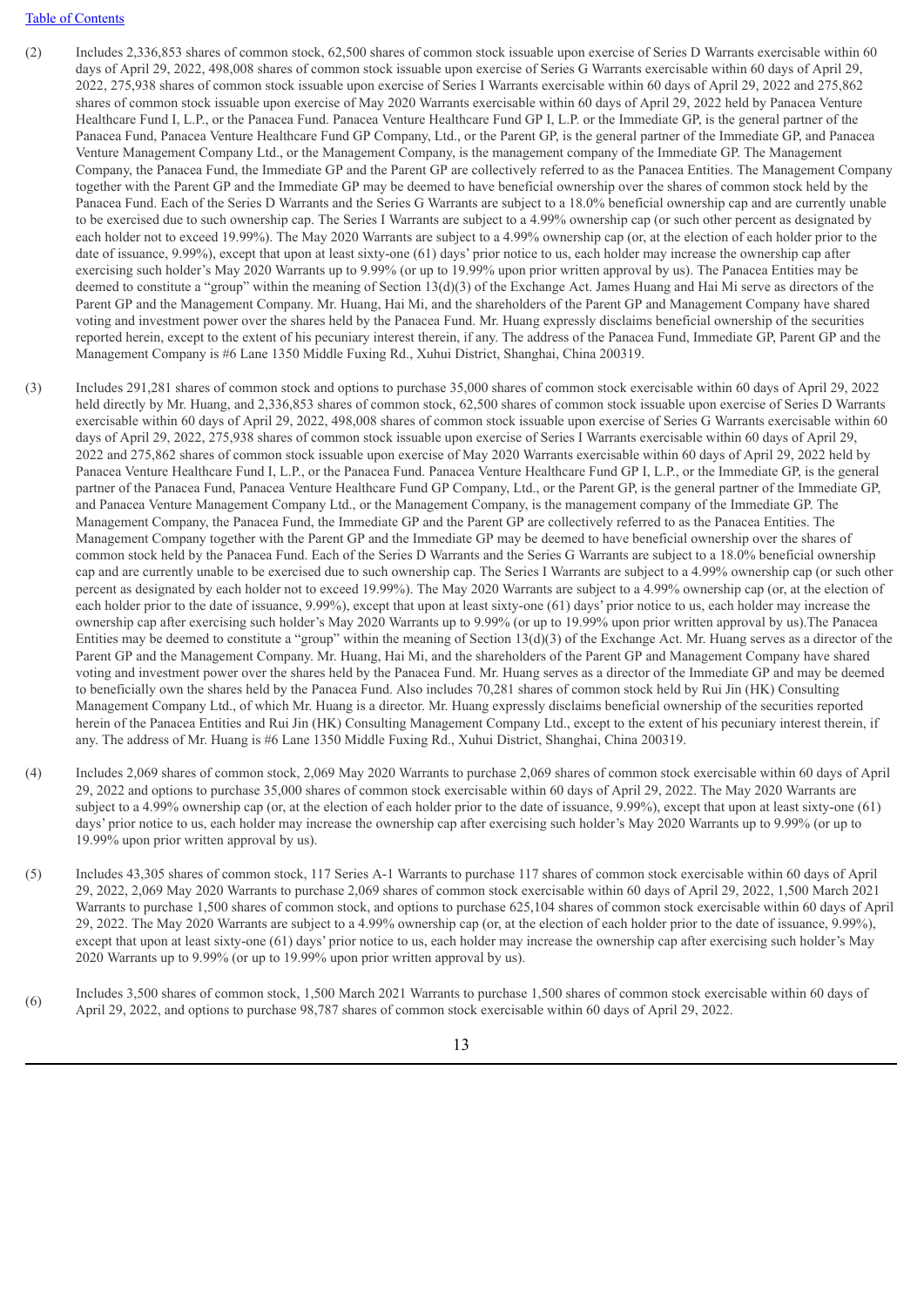(7) Includes 17,594 shares of common stock, 20 Series A Warrants to purchase 20 shares of common stock exercisable within 60 days of April 29, 2022, 50 Series A-1 Warrants to purchase 50 shares of common stock exercisable within 60 days of April 29, 2022, 517 May 2020 Warrants to purchase 517 shares of common stock exercisable within 60 days of April 29, 2022, and options to purchase 328,545 shares of common stock exercisable within 60 days of April 29, 2022. The May 2020 Warrants are subject to a 4.99% ownership cap (or, at the election of each holder prior to the date of issuance, 9.99%), except that upon at least sixty-one (61) days' prior notice to us, each holder may increase the ownership cap after exercising such holder's May 2020 Warrants up to 9.99% (or up to 19.99% upon prior written approval by us).

#### **ITEM 13. CERTAIN RELATIONSHIPS AND RELATED TRANSACTIONS, AND DIRECTOR INDEPENDENCE**

We describe below transactions and series of similar transactions, since January 1, 2020 or currently proposed, to which we were a party or will be a party, in which:

- the amounts involved exceeded \$120,000; and
- any of our directors, executive officers or beneficial holders of more than 5% of any class of our capital stock had or will have a direct or indirect material interest.

Other than as described below, there have not been, nor are there any currently proposed, transactions or series of similar transactions meeting this criteria to which we have been or will be a party other than compensation arrangements, which are described where required under the sections titled "Management—Board Leadership Structure" and "Executive Compensation."

Our Board has adopted a written related person transaction policy setting forth the policies and procedures for the review and approval or ratification of related-person transactions. This policy covers any transaction, arrangement or relationship, or any series of similar transactions, arrangements or relationships, in which we were or are to be a participant, where the amount involved exceeds \$120,000 and a related person had or will have a direct or indirect material interest. Our management is responsible for determining whether a transaction is a related party transaction subject to our policy, and upon subject determination, is responsible for disclosing the material facts concerning the transaction and the related party's interest in our transaction to our Audit Committee. In reviewing and approving any such transactions, our Audit Committee is tasked to consider all relevant facts and circumstances with respect to the transaction and shall evaluate all available options, including ratification, revision or termination of the transaction. All of the transactions described above either were approved or ratified in compliance with this policy.

Since January 1, 2020, we have engaged in the following transactions with our directors, executive officers, holders of more than 5% of our voting securities, and affiliates or immediate family members of our directors, executive officers, and holders of more than 5% of our voting securities. We believe that all of these transactions were on terms as favorable as could have been obtained from unrelated third parties.

#### **Lee**'**s Pharmaceutical Holdings Limited and Affiliates**

We have received substantial support from Lee's Holdings, our largest stockholder. Lee's Holdings is a company incorporated in the Cayman Islands with limited liability, whose common stock is listed on the Hong Kong Stock Exchange. As of December 31, 2021 and 2020, Lee's Holdings' beneficial ownership of our issued and outstanding shares of common stock was 17% and 29%, respectively.

#### *Asia License Agreement*

In June 2017, we entered into a License, Development and Commercialization Agreement, or the Asia License Agreement, with Lee's Pharmaceutical (HK) Ltd., or Lee's (HK), an affiliate of Lee's Holdings, and thereafter amended it effective August 2017. Under the Asia License Agreement, as amended, we granted to Lee's (HK) an exclusive license with a right to sublicense (i) to develop, manufacture, and commercialize our KL4 surfactant products, including SURFAXIN, which was approved by the FDA in 2012 for respiratory distress syndrome, or RDS, in premature infants, SURFAXIN LS™, the lyophilized dosage form of SURFAXIN, and AEROSURF, including the Aerosol Delivery System, or ADS, and (ii) to register and manufacture SURFAXIN and SURFAXIN LS for use in the licensed territory, which includes the People's Republic of China, Hong Kong, Thailand, Taiwan, and 12 other countries.

Under the Asia License Agreement, Lee's (HK) made an upfront payment to us of \$1.0 million. We also may receive up to \$35.8 million in potential clinical, regulatory and commercial milestone payments and will share in any sublicense income Lee's (HK) may receive at a rate equal to low double digits. In addition, Lee's (HK) is responsible for all costs and expenses in and for the licensed territory related to development activities, including a planned AEROSURF Phase 3 clinical program, regulatory activities, and commercialization activities.

14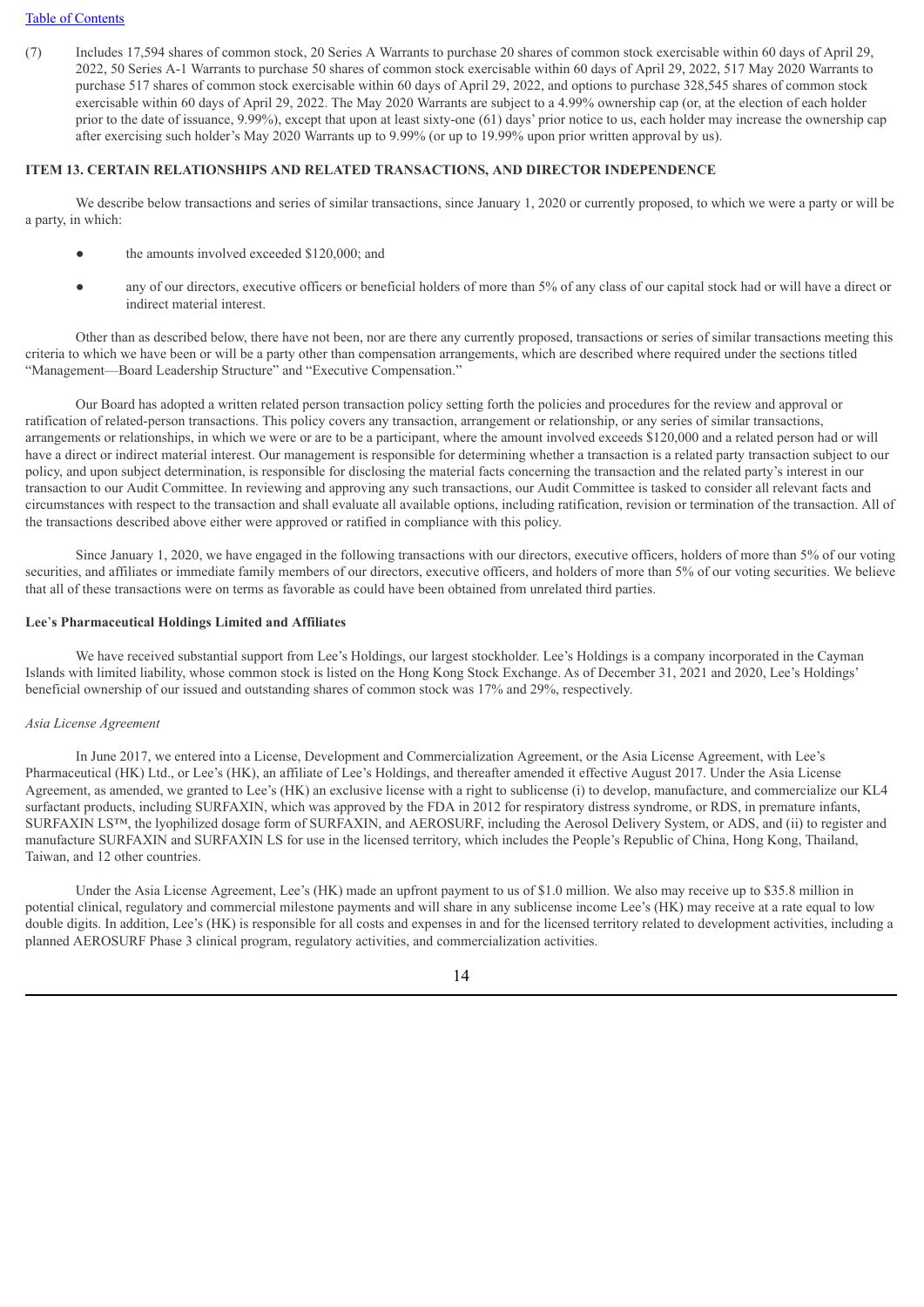We will be eligible to receive tiered royalties based on a percent of Net Sales (as defined in the Asia License Agreement), depending on the product, in the range of high single to low-to-mid double-digit percentages. Royalties are payable on a country-by-country basis until the latest of (i) the expiration of the last valid patent claim covering the product in the country of sale, (ii) the expiration or revocation of any applicable regulatory exclusivity in the country of sale, and (iii) ten (10) years after the first commercial sale in the country of sale. Thereafter, in consideration of licensed rights other than patent rights, royalties shall continue for the commercial life of each product and, for the initial three years, shall be in the range of low-to-mid single digits. In addition, in the event that one or more generic products are introduced, the royalty rates will be reduced, subject to certain minimums if we are subject to continuing obligations at the time to pay royalties under our in-license agreements.

Under the Asia License Agreement, Lee's (HK) is responsible for all activities related to development, regulatory approval and commercialization of KL4 surfactant and drug/medical device combination products in the licensed territory. Lee's (HK) will hold the product licenses for all non-aerosolized products in the licensed territory and will seek regulatory approval initially for SURFAXIN and SURFAXIN LS for RDS. We will hold the product license in the licensed territory (except where prohibited by law) for all aerosolized products and will designate Lee's (HK) our exclusive agent and representative to develop and register AEROSURF and other aerosolized products in our name and on our behalf. Lee's (HK) also has agreed that, except as provided in the Asia License Agreement, for a period of ten (10) years beginning with the later of the first commercial sale of the first aerosolized product and the first commercial sale of the first non-aerosolized product in China, it will not develop, register, manufacture, or commercialize any product for the prevention and/or treatment of RDS in premature infants or other diseases and conditions in humans, in either case, that administers, utilizes or contains pulmonary surfactant without our prior written consent.

#### *March 2020 Term Sheet*

On March 18, 2020, we entered into the Term Sheet with Lee's (HK) pursuant to which Lee's (HK) agreed to provide financing to fund the development of AEROSURF for the period April 1, 2020 through September 30, 2020 and make payments of up to \$3.9 million (which was reduced to \$2.8 million under specified circumstances) prior to September 1, 2020. In August 2020, we entered into the PF Agreement (as defined below) with Lee's (HK), formalizing the terms of the Term Sheet, and under which we received payments totaling \$2.8 million through October 2020.

#### *Project Financing Agreement*

In August 2020, we entered into a Project Financing Agreement with Lee's (HK), or the PF Agreement, dated and effective as of August 12, 2020, under which we received payments totaling \$2.8 million through October 2020. Pursuant to the PF Agreement, Lee's (HK) agreed to pay additional amounts to be set forth in an updated development budget to be agreed between the parties by September 1, 2020 and updated every six months thereafter, to fund the continued development of AEROSURF and to be paid with the payment schedule to be set forth in each updated development budget. In partial satisfaction of our obligations under the PF Agreement, we agreed to pay Lee's (HK) 50% of any Commercialization Net Revenues (as defined in the PF Agreement) up to an amount that is equal to 125% of the Project Expenses (as defined in the PF Agreement) funded by Lee's (HK). On November 12, 2020, Lee's (HK) provided notice of termination of additional funding under the PF Agreement, and we and Lee's (HK) revised our plans for the continued development of AEROSURF. Lee's (HK) agreed to continue the development of AEROSURF in Asia at its own cost. Lee's (HK) agreed to fund an additional \$1.0 million to us in 2021 for certain transition and analytical services to be provided by us with respect to the development of AEROSURF, which will be considered "Project Expenses" under the terms of the PF Agreement. In 2021, we received payments totaling \$1.0 million from Lee's (HK) and no further amounts are due under the PF Agreement as of December 31, 2021.

With the termination of the PF Agreement in November 2020, we ceased enrollment in our Phase 2b bridging study at the European Union, or EU, clinical sites and are transferring AEROSURF development activities to Lee's (HK) to be implemented under the terms of our Asia License Agreement. Since the 2018 acquisition of CVie Investments Limited and its wholly owned subsidiary CVie Therapeutics Limited, istaroxime has become our primary focus for investment and execution due to what we believe represents a greater potential value opportunity for us and our stockholders. Since completing our Phase 2 study of lucinactant (KL4 surfactant) for patients with severe COVID-19 associated acute respiratory distress syndrome and lung injury in January 2022, in order to preserve resources for the highest priority programs, we have begun to reduce costs not already transferred to our licensee in Asia, Lee's (HK), under the terms of our Asia License Agreement. These costs include certain reductions in headcount dedicated to KL4 surfactant and the decommissioning of both our analytical and technical support laboratory, which previously conducted release testing of APIs and supportive research for our lyophilized and aerosolized KL4 surfactant, and our medical device development laboratory, which was previously used to conduct development activities and testing for our ADS technologies. To support the future development of our KL4 surfactant platform in markets outside of Asia, including the U.S., we are pursuing one or more licensing transactions.

#### *Other Arrangements*

During 2020, we incurred \$0.2 million in research and development expenses for services provided by an affiliate of Lee's Holdings to our wholly owned subsidiary, CVie Therapeutics.

On December 31, 2021, we entered into a Master Manufacturing and Supply Agreement with an affiliate of Lee's Holdings for the manufacture of our istaroxime drug product candidate.

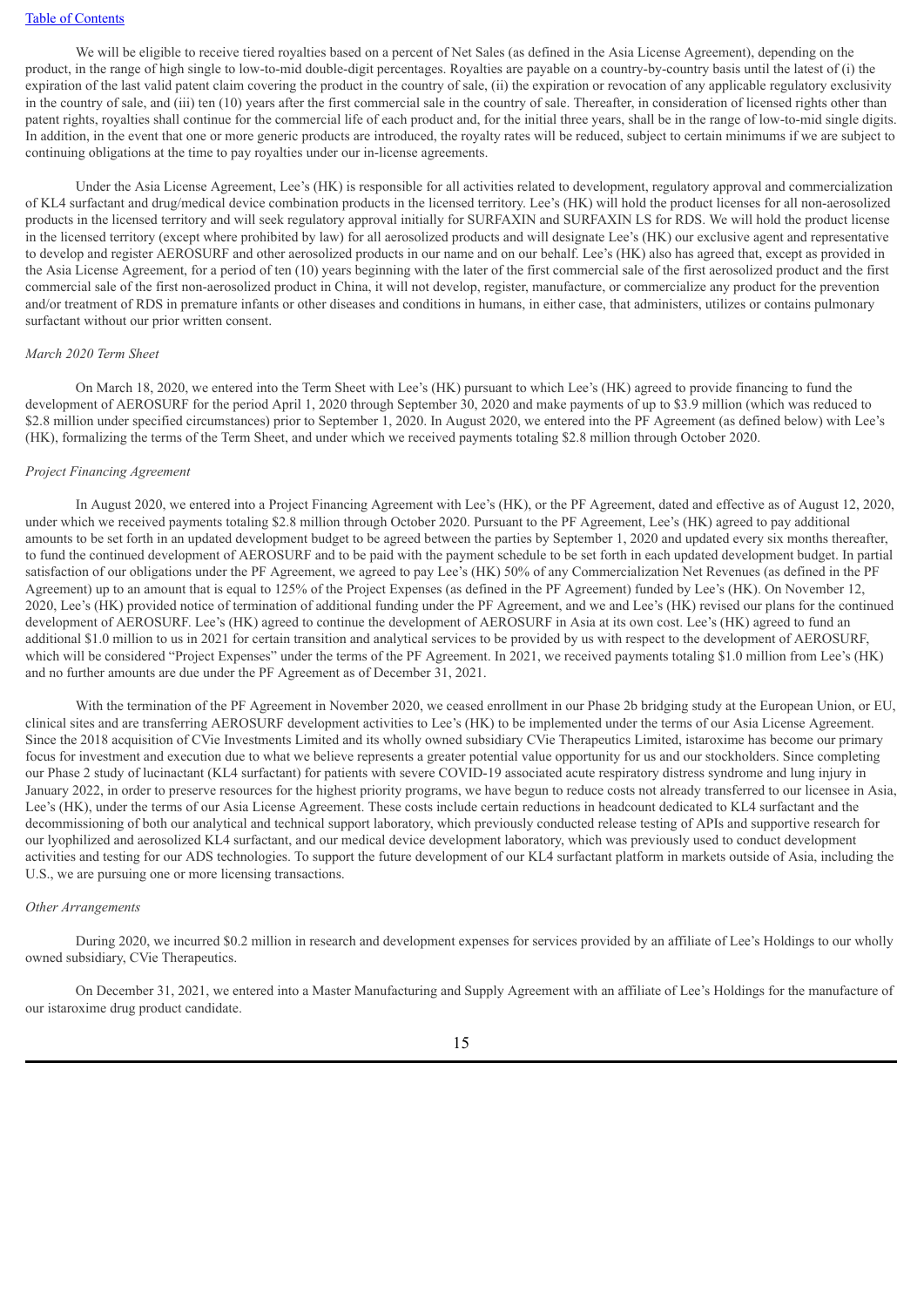## **Panacea Venture**

As of December 31, 2021 and 2020, Panacea Venture's, or Panacea's, beneficial ownership of our issued and outstanding shares of common stock was 8% and 14%, respectively. James Huang, who in connection with the CVie Acquisition in December 2018 was appointed as a director and Chairman of our Board, is a founding and Managing Partner to Panacea. In May 2020, we completed a public offering of an aggregate of 2,758,620 units with each unit consisting of one share of our common stock and a warrant, or the May 2020 Offering. The offering price to the public was \$7.25 per unit. After deducting underwriting discounts and commissions and offering expenses of \$2.8 million, the net proceeds to us were approximately \$20.2 million. Panacea invested \$2.0 million in the May 2020 Offering.

#### **Other Transactions**

We have granted stock options to our named executive officers and certain of our directors. See "Item 11—Executive Compensation - Outstanding Equity Awards at Fiscal Year-End" for a description of these stock options.

We have entered into change of control and severance agreements with certain of our executive officers that provide for certain severance and change in control benefits. See "Item 11—Executive Compensation - Executive Employment Agreements."

#### **Control by Officers and Directors**

Our officers and directors and their affiliates beneficially own, in the aggregate, approximately 17.21% of our outstanding common stock as of April 29, 2022. As a result, in certain circumstances, these stockholders acting together may be able to determine matters requiring approval of our stockholders, including the election of our directors, or they may delay, defer or prevent a change in control. See "Item 12—Security Ownership of Certain Beneficial Owners and Management" for more information.

#### **Indemnification Agreements**

We have entered into indemnification agreements with each of our directors and executive officers. The indemnification agreements, our Amended and Restated Certificate of Incorporation, or the Certificate of Incorporation, and our By-Laws require us to indemnify directors to the fullest extent permitted by Delaware law.

#### **ITEM 14. PRINCIPAL ACCOUNTANT FEES AND SERVICES**

#### **Audit Fees, Audit-Related Fees, Non-Audit Fees, Tax Fees and Other Fees**

The following table sets forth all fees paid or accrued by us for professional services rendered by Ernst  $\&$  Young LLP, our independent registered public accounting firm, during the years ended December 31, 2021 and 2020:

| <b>Service</b>            | 2021                     | 2020                     |
|---------------------------|--------------------------|--------------------------|
| <b>Audit Fees</b>         | 782,720                  | 899,292                  |
| <b>Audit-Related Fees</b> | $\overline{\phantom{0}}$ | $\overline{\phantom{0}}$ |
| Tax Fees                  | 9,448                    | 9,158                    |
| All Other Fees            | $\overline{\phantom{0}}$ | 1.945                    |
| <b>Total</b>              | 792,168                  | 910,395                  |

**"Audit fees**" include fees incurred for: (i) professional services rendered for the audit of our annual financial statements; (ii) the review of quarterly financial statements, (iii) issuance of consents associated with the filing of registration statements; (iv) delivery of auditor comfort letters, and (v) a statutory audit.

**"Audit-related fees**" include assurance and related services that were reasonably related to the audit of annual financial statements and reviews of quarterly financial statements, but not reported under Audit Fees.

**"Tax fees**" consisted of all services, except those services specifically related to the audit of the financial statements, performed by the independent registered public accounting firm's tax personnel, including tax compliance and reporting.

**"All other fees**" consisted of those services not captured in the audit, audit-related or tax categories.

The Audit Committee considered whether the provision of all other services by Ernst & Young LLP is compatible with maintaining the independence of Ernst & Young LLP and has concluded that Ernst & Young LLP is independent.

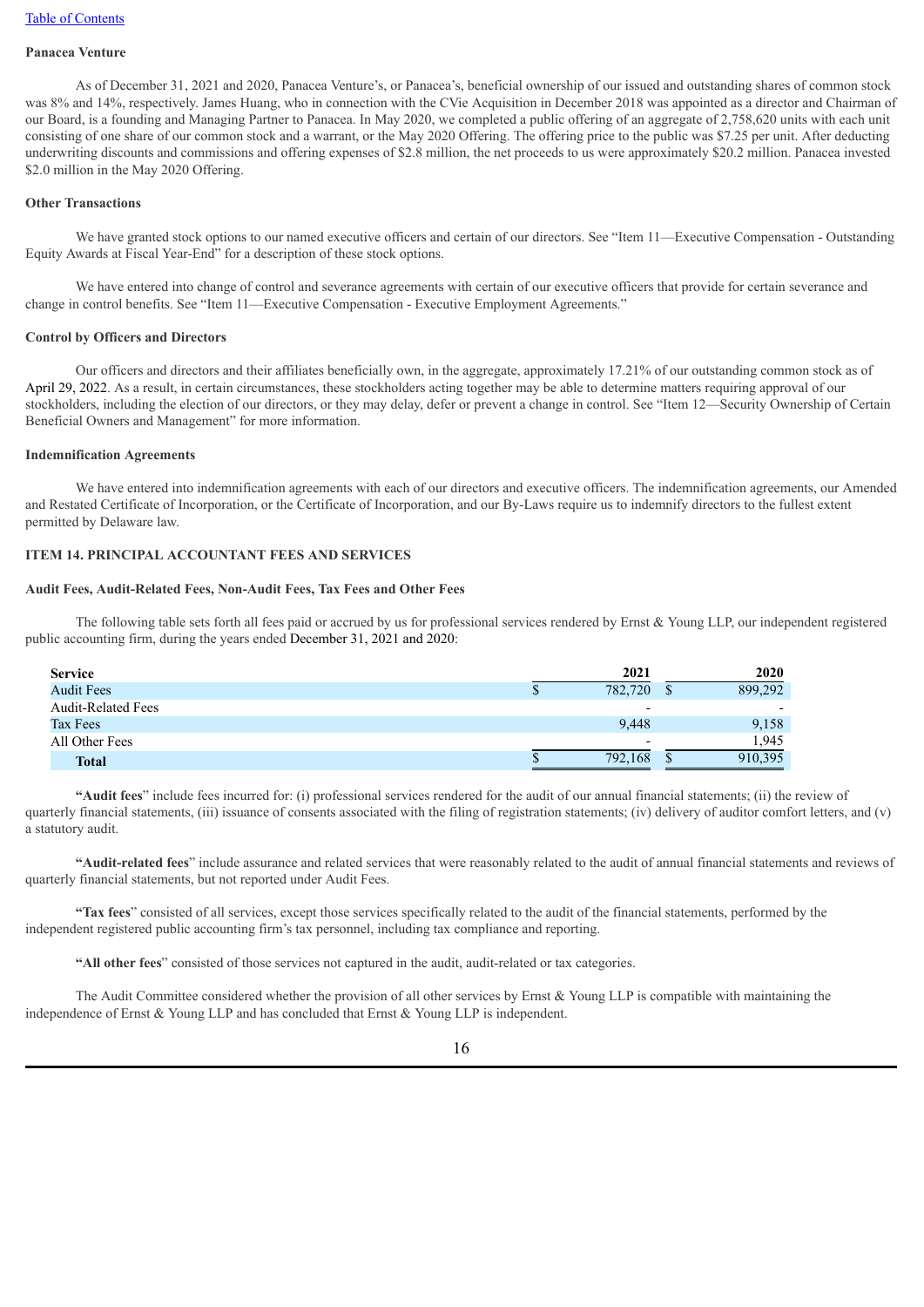#### Pre-approval Policies

The Audit Committee pre-approves specified audit and non-audit services prior to the engagement of our independent registered public accounting firm. Our CFO monitors the performance of all services rendered by our independent auditors, determines whether such services are within the list of preapproved services and informs the Audit Committee on a timely basis of any such services.

On an ongoing basis, our CFO, together with our independent registered public accounting firm, is responsible to submit to the Audit Committee all requests for approval of services that require a specific pre-approval. The Audit Committee reviews these requests and advises management and the independent registered public accounting firm if the Audit Committee pre-approves the engagement of the independent auditors for such projects and services. On a periodic basis, management reports to the Audit Committee the actual spending for such projects and services compared to the approved amounts. The Audit Committee may delegate the ability to pre-approve audit and permitted non-audit services to a sub-committee of the Audit Committee, provided that any such pre-approvals are reported at the next Audit Committee meeting.

All such audit and permissible non-audit services were pre-approved in accordance with this policy during the fiscal year ended December 31, 2021.

#### **PART IV**

#### **ITEM 15. EXHIBITS AND FINANCIAL STATEMENT SCHEDULES.**

(b) Exhibits.

The following exhibits are included with this Annual Report on Form 10-K/A.

| Exhibit No. | <b>Description</b>                                                                                                                                                                                                 |
|-------------|--------------------------------------------------------------------------------------------------------------------------------------------------------------------------------------------------------------------|
| 3.1         | Amended and Restated Certificate of Incorporation (incorporated by reference to Exhibit 3.1 to Windtree's Annual Report on Form 10-<br>K, as filed with the SEC on April 17, 2018).                                |
| 3.2         | Certificate of Amendment to the Amended and Restated Certificate of Incorporation (incorporated by reference to Exhibit 3.1 to<br>Windtree's Current Report on Form 8-K, as filed with the SEC on April 29, 2020). |
| 3.3         | Amended and Restated By-Laws (incorporated by reference to Exhibit 3.2 to Windtree's Form 8-K filed on April 18, 2016).                                                                                            |
| 4.1         | Form of Warrant dated October 10, 2014 (incorporated by reference to Exhibit 4.11 to Windtree's Quarterly Report on Form 10-Q, as<br>filed with the SEC on November 7, 2014).                                      |
| 4.2         | Form of Series A Warrant dated July 22, 2015 (incorporated by reference to Exhibit 4.1 to Windtree's Current Report on Form 8-K, as<br>filed with the SEC on July 17, 2015).                                       |
| 4.3         | Form of Series B Warrant dated July 22, 2015 (incorporated by reference to Exhibit 4.3 to Windtree's Current Report on Form 8-K, as<br>filed with the SEC on July 17, 2015).                                       |
| 4.4         | Form of Series A-1 Warrant dated February 13, 2017 (incorporated by reference to Exhibit 4.1 to Windtree's Current Report on Form 8-<br>K, as filed with the SEC on February 15, 2017).                            |
| 4.5         | Form of Series C Warrant dated April 4, 2018 (incorporated by reference to Exhibit 4.1 to Windtree's Current Report on Form 8-K, as<br>filed with the SEC on April 4, 2018).                                       |
| 4.6         | Form of Series D Warrant dated July 2, 2018 (incorporated by reference to Exhibit 4.1 to Windtree's Current Report on Form 8-K, as<br>filed with the SEC on July 6, 2018).                                         |
| 4.7         | Form of Series E Warrant dated December 11, 2018 (incorporated by reference to Exhibit 4.7 to Windtree's Annual Report on Form 10-<br>K, as filed with the SEC on April 16, 2019).                                 |
| 4.8         | Form of Series F Warrant dated December 24, 2018 (incorporated by reference to Exhibit 4.2 to Windtree's Current Report on Form 8-<br>K, as filed with the SEC on December 21, 2018).                              |
| 4.9         | Form of Series G Warrant dated December 24, 2018 (incorporated by reference to Exhibit 4.3 to Windtree's Current Report on Form 8-<br>K, as filed with the SEC on December 21, 2018).                              |
| 4.10        | Form of Series H Warrant dated February 14, 2019 (incorporated by reference to Exhibit 4.1 to Windtree's Current Report on Form 8-K,<br>as filed with the SEC on December 21, 2018).                               |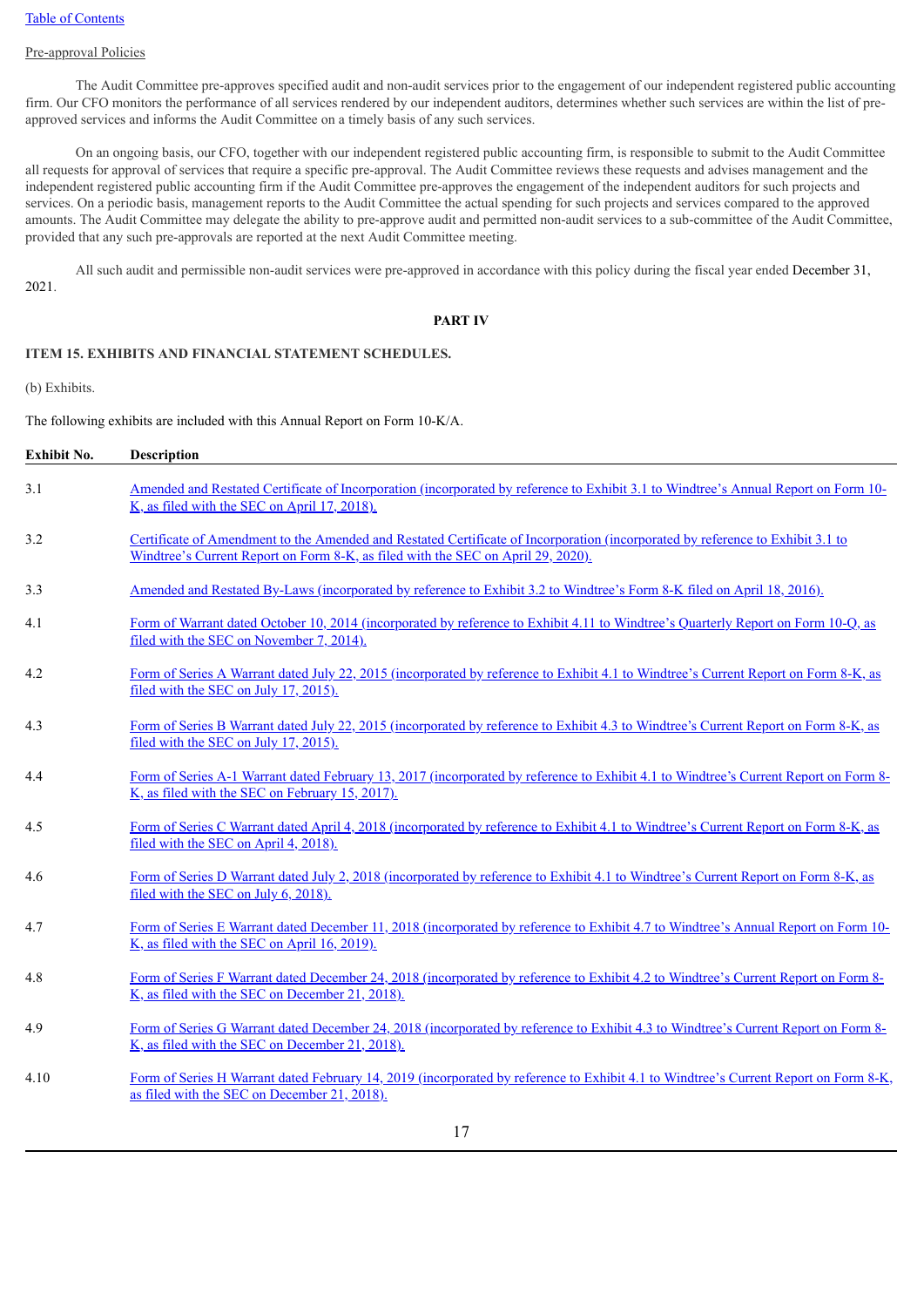| 4.11          | Form of Series I Warrant dated December 6, 2019 (incorporated by reference to Exhibit 4.1 to Windtree's Current Report on Form 8-K,<br>as filed with the SEC on December 9, 2019).                                                                                                                                                                                                              |
|---------------|-------------------------------------------------------------------------------------------------------------------------------------------------------------------------------------------------------------------------------------------------------------------------------------------------------------------------------------------------------------------------------------------------|
| 4.12          | Form of Series F Warrant Amendment No. 1 dated April 24, 2020 (incorporated by reference to Exhibit 4.1 to Windtree's Current Report<br>on Form 8-K, as filed with the SEC on April 29, 2020).                                                                                                                                                                                                  |
| 4.13          | Form of Series I Warrant Amendment dated May 6, 2020, to the Series I Warrant dated December 6, 2019 (incorporated by reference to<br>Exhibit 4.1 to Windtree's Current Report on Form 8-K, as filed with the SEC on May 7, 2020).                                                                                                                                                              |
| 4.14          | Form of Warrant issued in the Company's May 2020 underwritten public offering of securities (incorporated by reference to Exhibit 4.1)<br>to Windtree's Current Report on Form 8-K, as filed with the SEC on May 22, 2020).                                                                                                                                                                     |
| 4.15          | Form of Warrant issued in the Company's March 2021 underwritten public offering of securities (incorporated by reference to Exhibit<br>4.1 to Windtree's Current Report on Form 8-K, as filed with the SEC on March 24, 2021.                                                                                                                                                                   |
| 4.16          | Description of Securities. (incorporated by reference to Exhibit 4.16 to Windtree's Annual Report on Form 10-K, as filed with the SEC<br>on March 29, 2021).                                                                                                                                                                                                                                    |
| $10.1\dagger$ | Sublicense Agreement dated October 28, 1996 between Johnson & Johnson, Ortho Pharmaceutical Corporation and Acute Therapeutics,<br>Inc. (incorporated by reference to Exhibit 10.6 to Windtree's Registration Statement on Form SB-2/A, as filed with the SEC on April 18,<br>1997 (Commission File Number 333-19375)).                                                                         |
| $10.2\dagger$ | Amended and Restated License Agreement dated March 28, 2008, between Windtree and Philip Morris USA Inc. (incorporated by<br>reference to Exhibit 10.4 to Windtree's Quarterly Report on Form 10-Q for the quarter ended March 31, 2008, as filed with the SEC on<br>May 9, 2008).                                                                                                              |
| $10.3\dagger$ | License Agreement dated March 28, 2008, between Windtree and Philip Morris Products S.A. (incorporated by reference to Exhibit 10.5)<br>to Windtree's Quarterly Report on Form 10-Q for the quarter ended March 31, 2008, as filed with the SEC on May 9, 2008).                                                                                                                                |
| $10.4$ ††     | Amended and Restated Sublicense and Collaboration Agreement dated December 3, 2004, by and between Discovery Laboratories, Inc.<br>(predecessor-in-interest to Windtree) and Laboratorios del Dr. Esteve, S.A. (incorporated by reference to Exhibit 10.3 to Windtree's<br>Quarterly Report on Form 10-Q for the quarter ended September 30, 2020, as filed with the SEC on November 16, 2020). |
| 10.5††        | Amended and Restated Supply Agreement dated December 3, 2004, by and between Discovery Laboratories, Inc. (predecessor-in-<br>interest to Windtree) and Laboratorios del Dr. Esteve, S.A. (incorporated by reference to Exhibit 10.2 to Windtree's Quarterly Report on<br>Form 10-Q for the quarter ended September 30, 2020, as filed with the SEC on November 16, 2020).                      |
| $10.6\dagger$ | License, Development and Commercialization Agreement dated June 12, 2017, between Windtree and Lee's Pharmaceutical (HK)<br>Ltd. (incorporated by reference to Exhibit 10.1 to Windtree's Quarterly Report on Form 10-Q for the quarter ended June 30, 2017, as<br>filed with the SEC on August 21, 2017).                                                                                      |
| $10.7\dagger$ | Amendment No. 1 dated August 14, 2017 to the License Development and Commercialization Agreement between Windtree and Lee's<br>Pharmaceutical (HK) Ltd. dated June 12, 2017 (incorporated by reference to Exhibit 10.1 to Windtree's Quarterly Report on Form 10-Q<br>for the quarter ended September 30, 2017, as filed with the SEC on November 14, 2017).                                    |
| 10.8#         | Windtree's 2011 Long-Term Incentive Plan, as amended (incorporated by reference to Exhibit 10.1 to Windtree's Current Report on<br>Form 8-K, as filed with the SEC on December 31, 2018).                                                                                                                                                                                                       |
| 10.9#         | Windtree's 2020 Equity Incentive Plan (incorporated by reference to Exhibit 10.1 to Windtree's Current Report on Form 8-K, as filed<br>with the SEC on December 31, 2020).                                                                                                                                                                                                                      |
| 10.10#        | Form of Restricted Stock Unit Grant for Employees under Windtree's 2020 Equity Incentive Plan (incorporated by reference to Exhibit<br>4.5 To Windtree's Registration Statement on Form S-8, as filed with the SEC on February 12, 2021).                                                                                                                                                       |
| 10.11#        | Form of Stock Option Grant for Employees under Windtree's 2020 Equity Incentive Plan (incorporated by reference to Exhibit 4.6 To<br>Windtree's Registration Statement on Form S-8, as filed with the SEC on February 12, 2021).                                                                                                                                                                |
| 10.12#        | Form of Inducement Award Agreement (incorporated by reference to Exhibit 4.4 to Windtree's Registration Statement on Form S-8 (File<br>No. 333-253067), as filed with the SEC on February 12, 2021)                                                                                                                                                                                             |
| 10.13#        | Form of Employee Option Agreement under Windtree's 2011 Long-Term Incentive Plan (incorporated by reference to Exhibit 10.2 to<br>Windtree's Quarterly Report on Form 10-Q for the quarter ended March 31, 2012, as filed with the SEC on May 15, 2012).                                                                                                                                        |
|               | 18                                                                                                                                                                                                                                                                                                                                                                                              |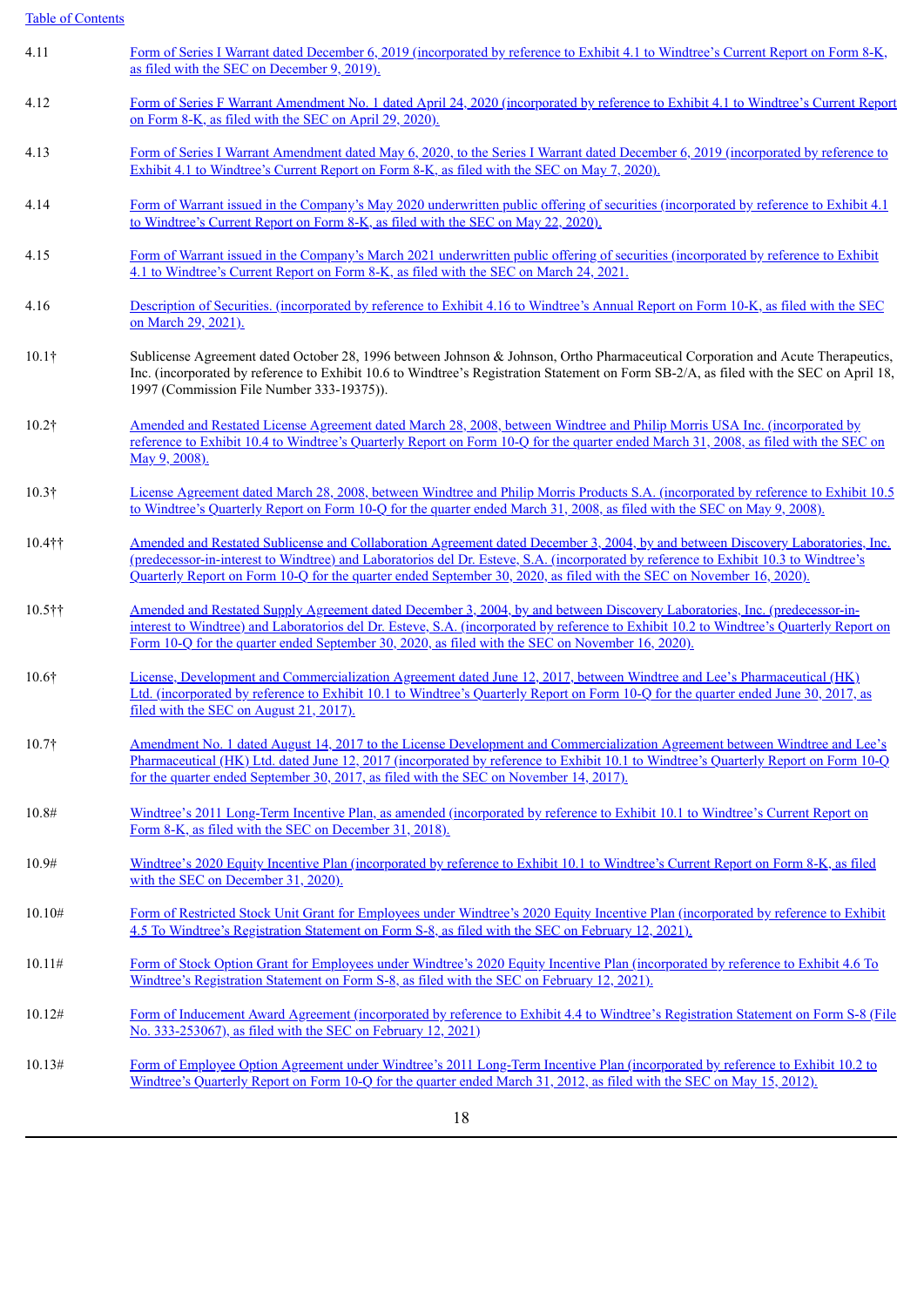| 10.14#         | Form of Non-Employee Director Option Agreement under Windtree's 2011 Long-Term Incentive Plan (incorporated by reference to<br>Exhibit 10.10 to Windtree's Form 10-K, as filed with the SEC on April 3, 2020).                                                                                        |
|----------------|-------------------------------------------------------------------------------------------------------------------------------------------------------------------------------------------------------------------------------------------------------------------------------------------------------|
| 10.15#         | Form of Restricted Stock Unit Award Agreement for Non-Employee Directors under Windtree's 2011 Long-Term Incentive Plan<br>(incorporated by reference to Exhibit 10.11 to Windtree's Annual Report on Form 10-K for the year ended December 31, 2014, as filed<br>with the SEC on March 16, 2015).    |
| 10.16#         | Form of Restricted Stock Unit Award Agreement for Employees under Windtree's 2011 Long-Term Incentive Plan (incorporated by<br>reference to Exhibit 10.14 to Windtree's Annual Report on Form 10-K for the year ended December 31, 2017, as filed with the SEC on<br>April 17, 2018).                 |
| 10.17#         | <u>Employment Agreement dated February 1, 2016, between Windtree and Craig Fraser (incorporated by reference to Exhibit 10.1 to</u><br>Windtree's Current Report on Form 8-K, as filed with the SEC on February 3, 2016).                                                                             |
| 10.18#         | Inducement Stock Option Award Agreement dated February 1, 2016, between Windtree and Craig Fraser (incorporated by reference to<br>Exhibit 10.3 to Windtree's Current Report on Form 8-K, as filed with the SEC on February 3, 2016).                                                                 |
| 10.19#         | Amendment dated March 13, 2018, to Employment Agreement dated February 1, 2016, between Windtree and Craig<br>Fraser (incorporated by reference to Exhibit 10.1 to Windtree's Current Report on Form 8-K, as filed with the SEC on March 16, 2018).                                                   |
| 10.20#         | Employment Agreement dated December 19, 2014, between Windtree and Steven G. Simonson, M.D. (incorporated by reference to<br>Exhibit 10.4 to Windtree's Quarterly Report on Form 10-Q, as filed with the SEC on May 11, 2015).                                                                        |
| 10.21#         | Amendment dated December 29, 2014 to Employment Agreement dated December 19, 2014, effective as of April 1, 2015, between<br>Windtree and Steven G. Simonson, M.D. (incorporated by reference to Exhibit 10.5 to Windtree's Quarterly Report on Form 10-Q, as<br>filed with the SEC on May 11, 2015). |
| 10.22#         | Amendment dated March 13, 2018, to Employment Agreement dated December 19, 2014 between Windtree and Steven G. Simonson,<br>M.D. (incorporated by reference to Exhibit 10.3 to Windtree's Current Report on Form 8-K, as filed with the SEC on March 16, 2018).                                       |
| 10.23#         | At The Market Offering Agreement, dated as of September 17, 2020, by and between Windtree Therapeutics, Inc. and Ladenburg<br>Thalmann & Co. Inc. (incorporated by reference to Exhibit 1.2 to the Windtree's Registration Statement on Form S-3, as filed with the<br>SEC on September 17, 2020).    |
| 10.24#         | Form of Indemnification Agreement between Windtree and certain named executive officers and directors (incorporated by reference to<br>Exhibit 10.4 to Windtree's Current Report on Form 8-K, as filed with the SEC on February 3, 2016).                                                             |
| 10.25          | Form of Indemnification Agreement between Windtree and certain named directors (incorporated by reference to Exhibit 10.23 to<br>Windtree's Annual Report on Form 10-K, as filed with the SEC on April 16, 2019).                                                                                     |
| 10.26          | Lease Agreement dated May 26, 2004, and First Amendment to Lease Agreement, dated April 2, 2007, between TR Stone Manor Corp.<br>and Windtree (incorporated by reference to Exhibits 10.1 and 10.2 to Windtree's Current Report on Form 8-K, as filed with the SEC on<br>April 6, 2007).              |
| 10.27          | Second Amendment to Lease Agreement dated January 3, 2013 between TR Stone Manor Corp. and Windtree (incorporated by<br>reference to Exhibit 10.1 to Windtree's Current Report on Form 8-K, as filed with the SEC on January 8, 2013).                                                                |
| 10.28          | Fourth Amendment to Lease Agreement dated April 29, 2016, between PH Stone Manor LP and Windtree (incorporated by reference to<br>Exhibit 10.1 to Windtree's Current Report on Form 8-K, as filed with the SEC on May 31, 2016).                                                                      |
| 10.29          | Fifth Amendment to Lease Agreement dated February 23, 2018, between PH Stone Manor LP and Windtree (incorporated by reference<br>to Exhibit 10.1 to Windtree's Current Report on Form 8-K, as filed with the SEC on March 1, 2018).                                                                   |
| $10.30\dagger$ | Master Services Agreement dated October 24, 2013 between Windtree and DSM Pharmaceuticals, Inc. (now known as Patheon<br>Manufacturing Services LLC) (incorporated by reference to Exhibit 10.3 to Windtree's Quarterly Report on Form 10-Q, as filed with the<br>SEC on November 12, 2013).          |
| $10.31\dagger$ | Supply Agreement dated December 22, 2010 between Corden Pharma (formerly Genzyme Pharmaceuticals LLC, now known as Corden<br>Pharma) and Windtree (incorporated by reference to Exhibit 10.1 to Windtree's Current Report on Form 8-K, as filed with the SEC on<br>December 29, 2010).                |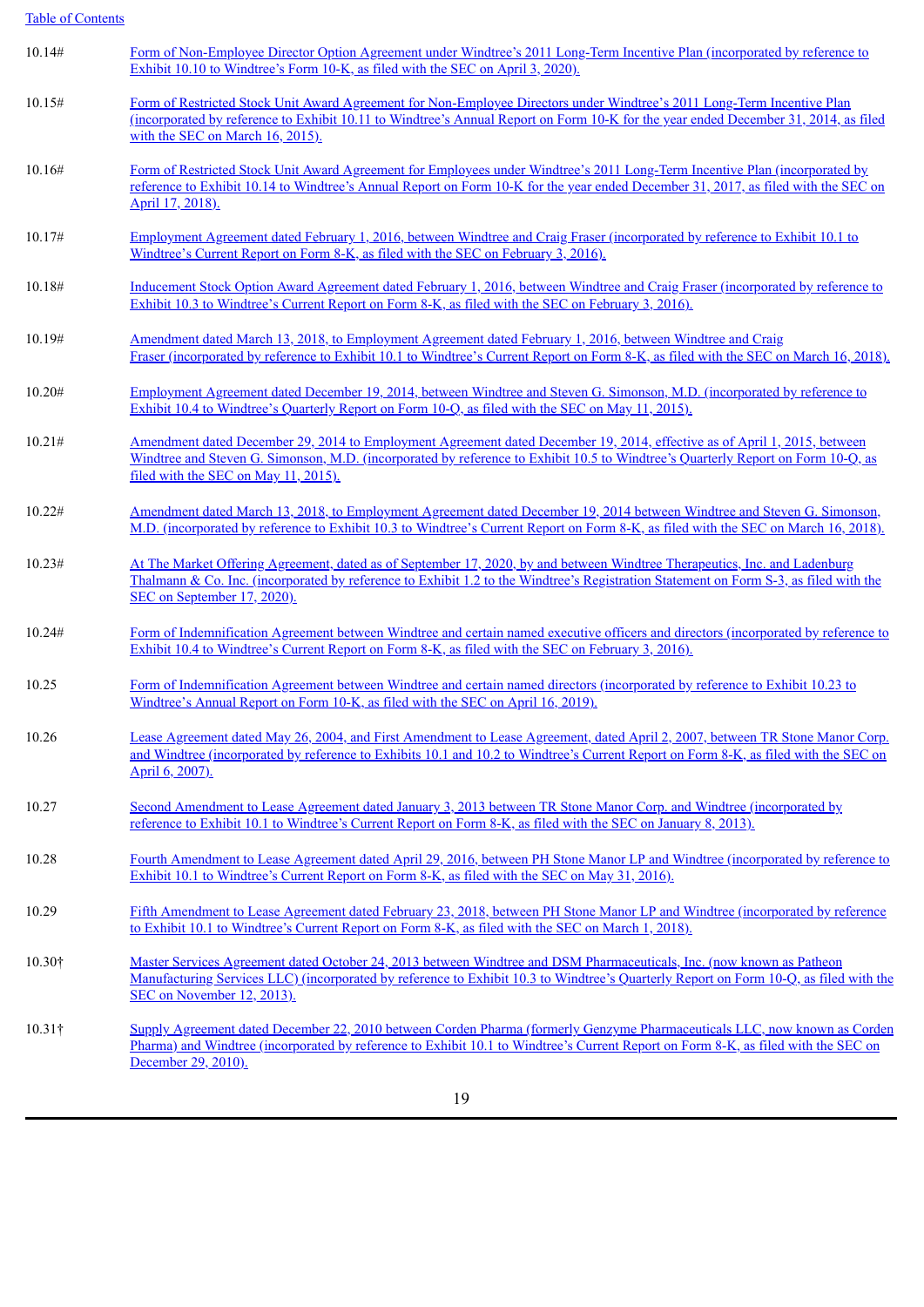| 10.32      | Exchange and Termination Agreement dated October 27, 2017, between Windtree and Deerfield (incorporated by reference to Exhibit<br>10.2 to Windtree's Current Report on Form 8-K, as filed with the SEC on November 1, 2017).                                                                                                                               |
|------------|-------------------------------------------------------------------------------------------------------------------------------------------------------------------------------------------------------------------------------------------------------------------------------------------------------------------------------------------------------------|
| 10.33      | Registration Rights Agreement dated October 27, 2017, between Windtree and LPH Investments Limited (incorporated by reference to<br>Exhibit 99.1 to Windtree's Current Report on Form 8-K, as filed with the SEC on November 1, 2017).                                                                                                                      |
| 10.34      | Registration Rights Agreement dated March 30, 2018, between Windtree and LPH II Investments Limited (incorporated by reference to<br>Exhibit 10.2 to Windtree's Current Report on Form 8-K, as filed with the SEC on April 4, 2018).                                                                                                                        |
| $10.35$ †† | Collaboration Agreement dated as of October 14, 2014, by and between Battelle Memorial Institute and Discovery Laboratories, Inc.<br>(predecessor-in-interest to Windtree) (incorporated by reference to Exhibit 10.1 to Windtree's Quarterly Report on Form 10-Q for the<br>quarter ended September 30, 2020, as filed with the SEC on November 16, 2020). |
| 10.36      | Payment Restructuring Agreement effective December 7, 2018, between Windtree and Battelle Memorial Institute (incorporated by<br>reference to Exhibit 10.1 to Windtree's Current Report on Form 8-K, as filed with the SEC on December 7, 2018).                                                                                                            |
| 10.37      | Amendment No. 1 dated March 30, 2020 to Payment Restructuring Agreement, effective December 7, 2018, between Windtree and<br>Lee's Pharmaceutical (HK) LTD (incorporated by reference to Exhibit 10.48 to Windtree's Registration Statement on Form S-1/A (File<br>No. 333-236085), as filed with the SEC on May 6, 2020).                                  |
| 10.38      | Loan Agreement dated October 25, 2018, between CVie Therapeutics, Lee's Pharmaceutical Holdings Limited, and O-Bank Co., Ltd.<br>(incorporated by reference to Exhibit 10.34 to Windtree's Annual Report on Form 10-K, as filed with the SEC on April 16, 2019).                                                                                            |
| 10.39      | Shareholder Loan Agreement dated April 24, 2018, between Lee's Pharmaceutical International Limited and CVie Therapeutics<br>(incorporated by reference to Exhibit 10.35 to Windtree's Annual Report on Form 10-K, as filed with the SEC on April 16, 2019).                                                                                                |
| 10.40      | Shareholder Loan Agreement dated September 20, 2018, between Lee's Pharmaceutical International Limited and CVie<br>Therapeutics (incorporated by reference to Exhibit 10.36 to Windtree's Annual Report on Form 10-K, as filed with the SEC on April 16,<br>$2019$ ).                                                                                      |
| 10.41      | Shareholder Loan Agreement dated October 26, 2018, between Lee's Pharmaceutical International Limited and CVie Therapeutics<br>(incorporated by reference to Exhibit 10.37 to Windtree's Annual Report on Form 10-K, as filed with the SEC on April 16, 2019).                                                                                              |
| 10.42      | Shareholder Loan Agreement dated November 16, 2018, between Lee's Pharmaceutical International Limited and CVie<br>Therapeutics (incorporated by reference to Exhibit 10.38 to Windtree's Annual Report on Form 10-K, as filed with the SEC on April 16.<br>2019).                                                                                          |
| 10.43      | Merger Agreement dated December 21, 2018, between Windtree, WT Acquisition Corp., and CVie Investments Limited (incorporated<br>by reference to Exhibit 10.1 to Windtree's Current Report on Form 8-K, as filed with the SEC on December 21, 2018).                                                                                                         |
| 10.44      | Indemnification Letter Agreement dated December 21, 2018, between Windtree and Lee's Pharmaceutical Holdings<br>Limited (incorporated by reference to Exhibit 10.2 to Windtree's Current Report on Form 8-K, as filed with the SEC on December 21,<br>2018).                                                                                                |
| 10.45      | Securities Purchase Agreement dated December 21, 2018 between Windtree and certain purchasers party thereto (incorporated by<br>reference to Exhibit 10.3 to Windtree's Current Report on Form 8-K, as filed with the SEC on December 21, 2018).                                                                                                            |
| 10.46      | Registration Rights Agreement dated December 21, 2018 between Windtree and certain purchasers party thereto (incorporated by<br>reference to Exhibit 10.4 to Windtree's Current Report on Form 8-K, as filed with the SEC on December 21, 2018).                                                                                                            |
| 10.47      | Loan Agreement dated October 24, 2019 between Windtree and LPH II Investments Ltd. (incorporated by reference to Exhibit 10.1 to<br>Windtree's Current Report on Form 8-K, as filed with the SEC on October 28, 2019).                                                                                                                                      |
| 10.48      | Form of Securities Purchase Agreement dated December 6, 2019 by and among Windtree and the purchasers party thereto (incorporated<br>by reference to Exhibit 10.1 to Windtree's Current Report on Form 8-K, as filed with the SEC on December 9, 2019).                                                                                                     |
| 10.49      | Form of Registration Rights Agreement dated December 6, 2019 by and among Windtree and the purchasers party thereto (incorporated<br>by reference to Exhibit 10.2 to Windtree's Current Report on Form 8-K, as filed with the SEC on December 9, 2019).                                                                                                     |
| 10.50#     | Employment Agreement dated March 1, 2020, between Windtree and Eric Curtis (incorporated by reference to Exhibit 10.46 to<br>Windtree's Form 10-K, as filed with the SEC on April 3, 2020).                                                                                                                                                                 |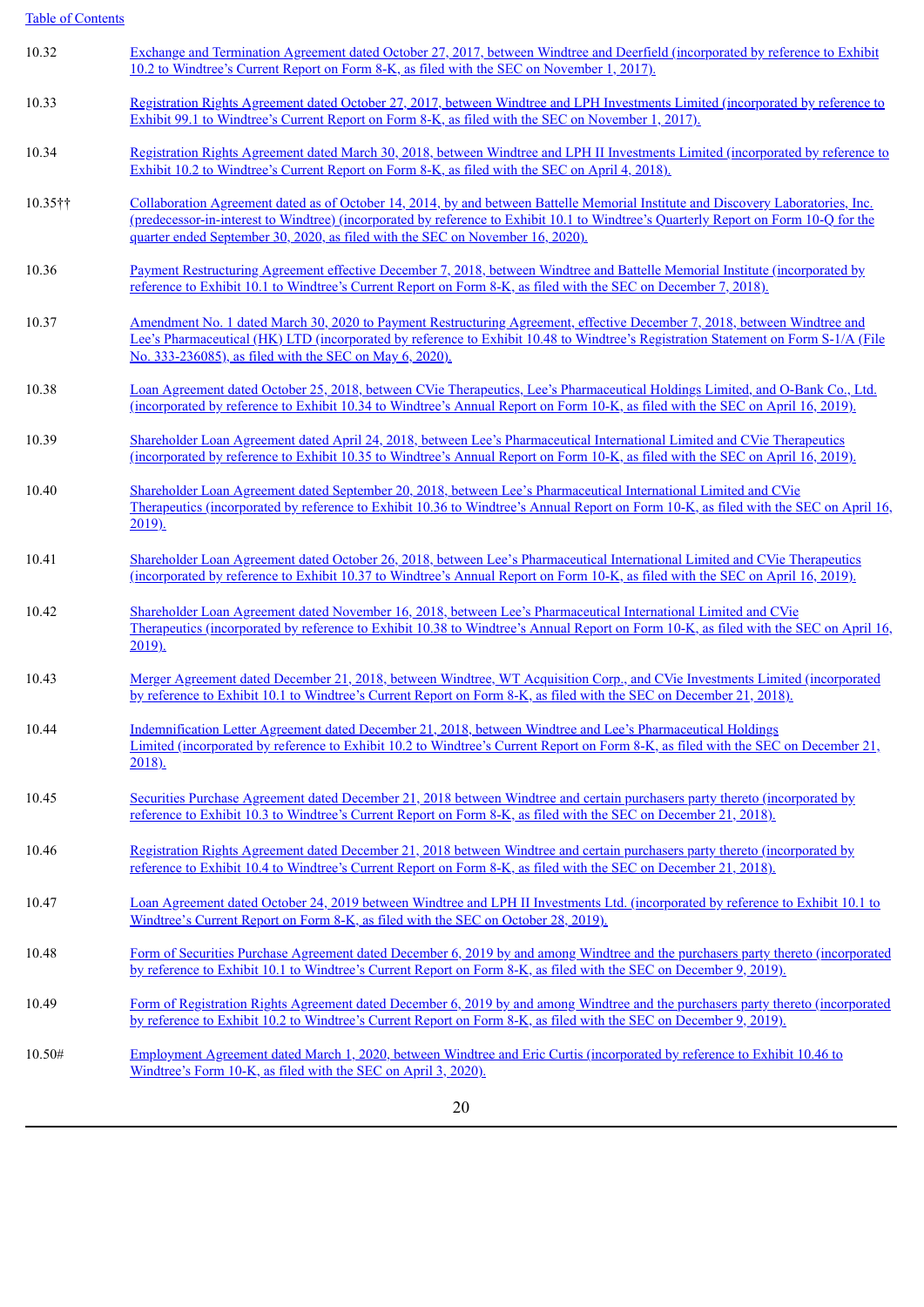| 10.51                                                 | Amendment to No. 1 dated February 20, 2020 to the Securities Purchase Agreement dated December 6, 2019 by and among Windtree<br>and the purchasers party thereto (incorporated by reference to Exhibit 10.47 to Windtree's Form 10-K, as filed with the SEC on April 3,<br>2020).                                                                                                                                                        |
|-------------------------------------------------------|------------------------------------------------------------------------------------------------------------------------------------------------------------------------------------------------------------------------------------------------------------------------------------------------------------------------------------------------------------------------------------------------------------------------------------------|
| 10.52                                                 | Project Financing Agreement, dated August 12, 2020, by and between Windtree and Lee's Pharmaceutical (HK) Ltd. (incorporated by<br>reference to Exhibit 10.4 to Windtree's Quarterly Report on Form 10-Q, as filed with the SEC on November 16, 2020).                                                                                                                                                                                   |
| 10.53#                                                | Employment Agreement by and between Windtree and John Hamill, dated as of July 20, 2020 (incorporated by reference to Exhibit 10.1)<br>to Windtree's Current Report on Form 8-K, as filed with the SEC on July 23, 2020).                                                                                                                                                                                                                |
| 10.54#                                                | Employment Agreement by and between Windtree and Diane Carman, dated as of July 1, 2021 (incorporated by reference to Exhibit<br>10.54 to Windtree's Annual Report on Form 10-K, as filed with the SEC on March 31, 2022).                                                                                                                                                                                                               |
| 21.1                                                  | Subsidiaries of Windtree (incorporated by reference to Exhibit 21.1 to Windtree's Annual Report on Form 10-K, as filed with the SEC<br>on April 16, 2019).                                                                                                                                                                                                                                                                               |
| 23.1                                                  | Consent of Ernst & Young LLP, independent registered public accounting firm (incorporated by reference to Exhibit 23.1 to Windtree's<br>Annual Report on Form 10-K, as filed with the SEC on March 31, 2022).                                                                                                                                                                                                                            |
| 31.1                                                  | Certification of the Chief Executive Officer, as required by Section 302 of the Sarbanes-Oxley Act of 2002 (incorporated by reference to<br>Exhibit 31.1 to Windtree's Annual Report on Form 10-K, as filed with the SEC on March 31, 2022).                                                                                                                                                                                             |
| 31.2                                                  | Certification of the Chief Financial Officer, as required by Section 302 of the Sarbanes-Oxley Act of 2002 (incorporated by reference to<br>Exhibit 31.2 to Windtree's Annual Report on Form 10-K, as filed with the SEC on March 31, 2022).                                                                                                                                                                                             |
| $31.3*$                                               | Certification of the Chief Executive Officer, as required by Section 302 of the Sarbanes-Oxley Act of 2002.                                                                                                                                                                                                                                                                                                                              |
| $31.4*$                                               | Certification of the Chief Financial Officer, as required by Section 302 of the Sarbanes-Oxley Act of 2002.                                                                                                                                                                                                                                                                                                                              |
| 32.1                                                  | Certifications of the Chief Executive Officer and Chief Financial Officer as required by 18 U.S.C. 1350 (incorporated by reference to<br>Exhibit 32.1 to Windtree's Annual Report on Form 10-K, as filed with the SEC on March 31, 2022).                                                                                                                                                                                                |
| $32.2*$                                               | Certifications of the Chief Executive Officer and Chief Financial Officer as required by 18 U.S.C. 1350.                                                                                                                                                                                                                                                                                                                                 |
| 101                                                   | The following materials from Windtree's Annual Report on Form 10-K for the fiscal year ended December 31, 2021, formatted in XBRL<br>(Extensible Business Reporting Language): (i) Consolidated Statements of Operations, (ii) Consolidated Balance Sheets, (iii)<br>Consolidated Statements of Cash Flows, (iv) Consolidated Statements of Changes in Shareholders' Equity, and (vi) Notes to<br>Consolidated Financial Statements. (1) |
| 104                                                   | Cover Page Interactive Data File (formatted as Inline XBRL and combined in Exhibit 101.1)                                                                                                                                                                                                                                                                                                                                                |
| * Filed herewith.<br># Compensation Related Contract. |                                                                                                                                                                                                                                                                                                                                                                                                                                          |

† Confidential treatment received for certain portions of this exhibit.

†† Certain confidential portions have been omitted from this exhibit pursuant to Item 601(b)(10)(iv) of Regulation S-K.

(1) These Interactive Data Files shall not be deemed filed for purposes of Section 11 or 12 of the Securities Act of 1933, as amended, or Section 18 of the Securities Exchange Act of 1934, as amended, or otherwise subject to liability under those sections.

21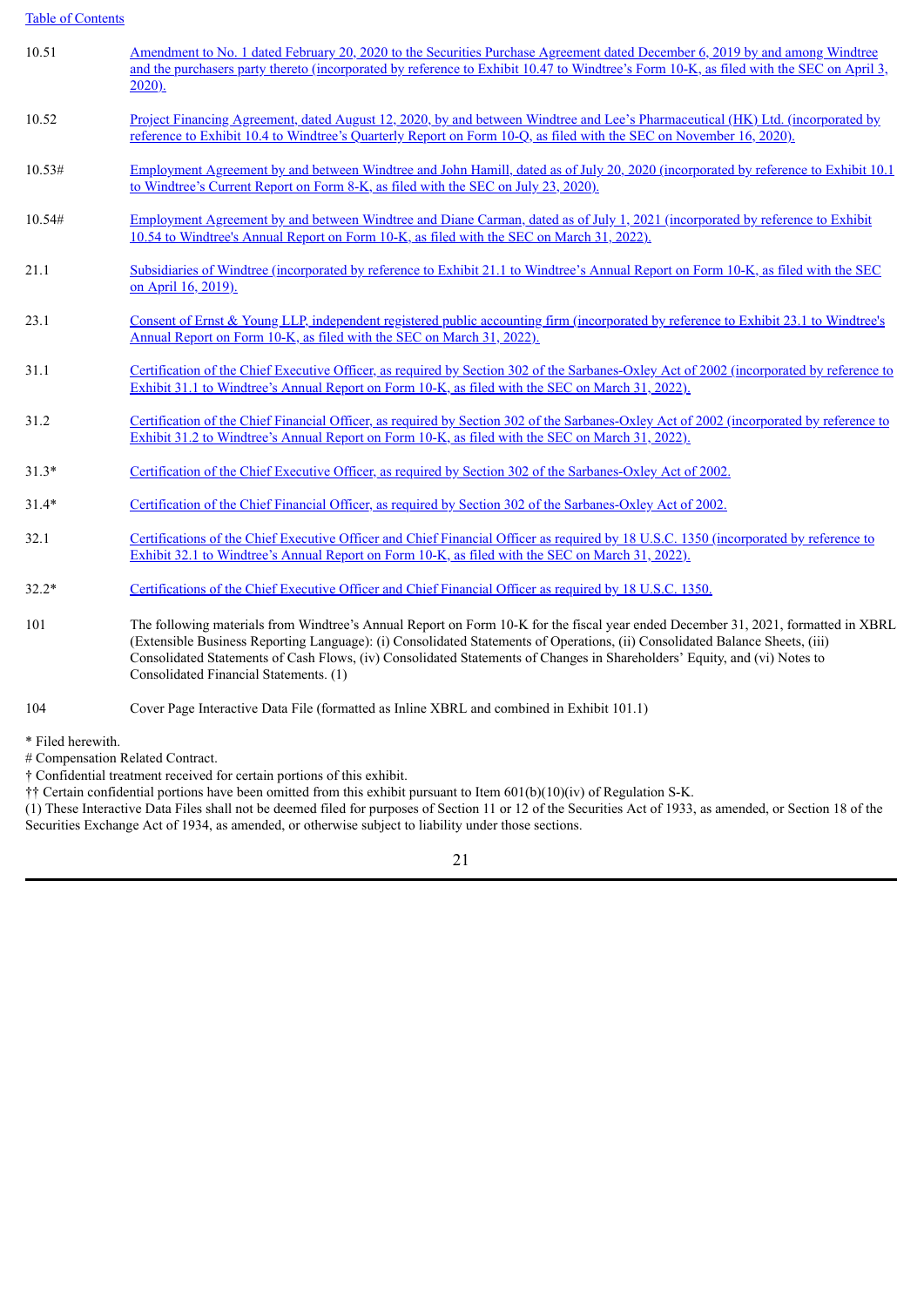#### **SIGNATURES**

Pursuant to the requirements of the Securities Exchange Act of 1934, as amended, the registrant has duly caused this Amendment No. 1 to be signed on its behalf by the undersigned, thereunto duly authorized.

## **WINDTREE THERAPEUTICS, INC.**

Date: April 29, 2022 By: /s/ Craig E. Fraser

Craig E. Fraser Director, President, and Chief Executive Officer

22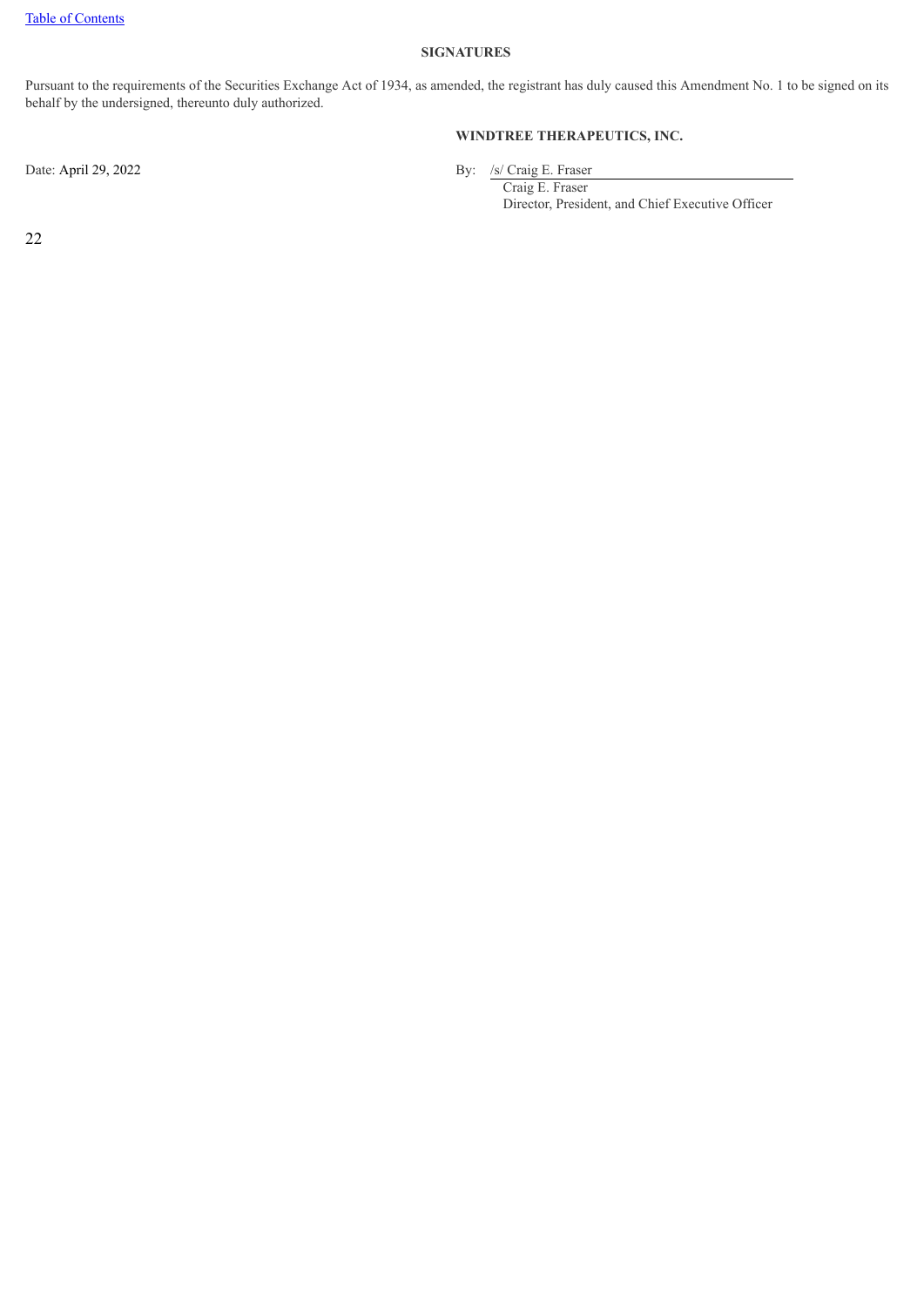#### **CERTIFICATION**

<span id="page-25-0"></span>I, Craig E. Fraser, certify that:

- 1. I have reviewed this Annual Report on Form 10-K/A of Windtree Therapeutics, Inc.; and
- 2. Based on my knowledge, this report does not contain any untrue statement of a material fact or omit to state a material fact necessary to make the statements made, in light of the circumstances under which such statements were made, not misleading with respect to the period covered by this report.

Date: April 29, 2022

/s/ Craig E. Fraser Craig E. Fraser President and Chief Executive Officer (Principal Executive Officer)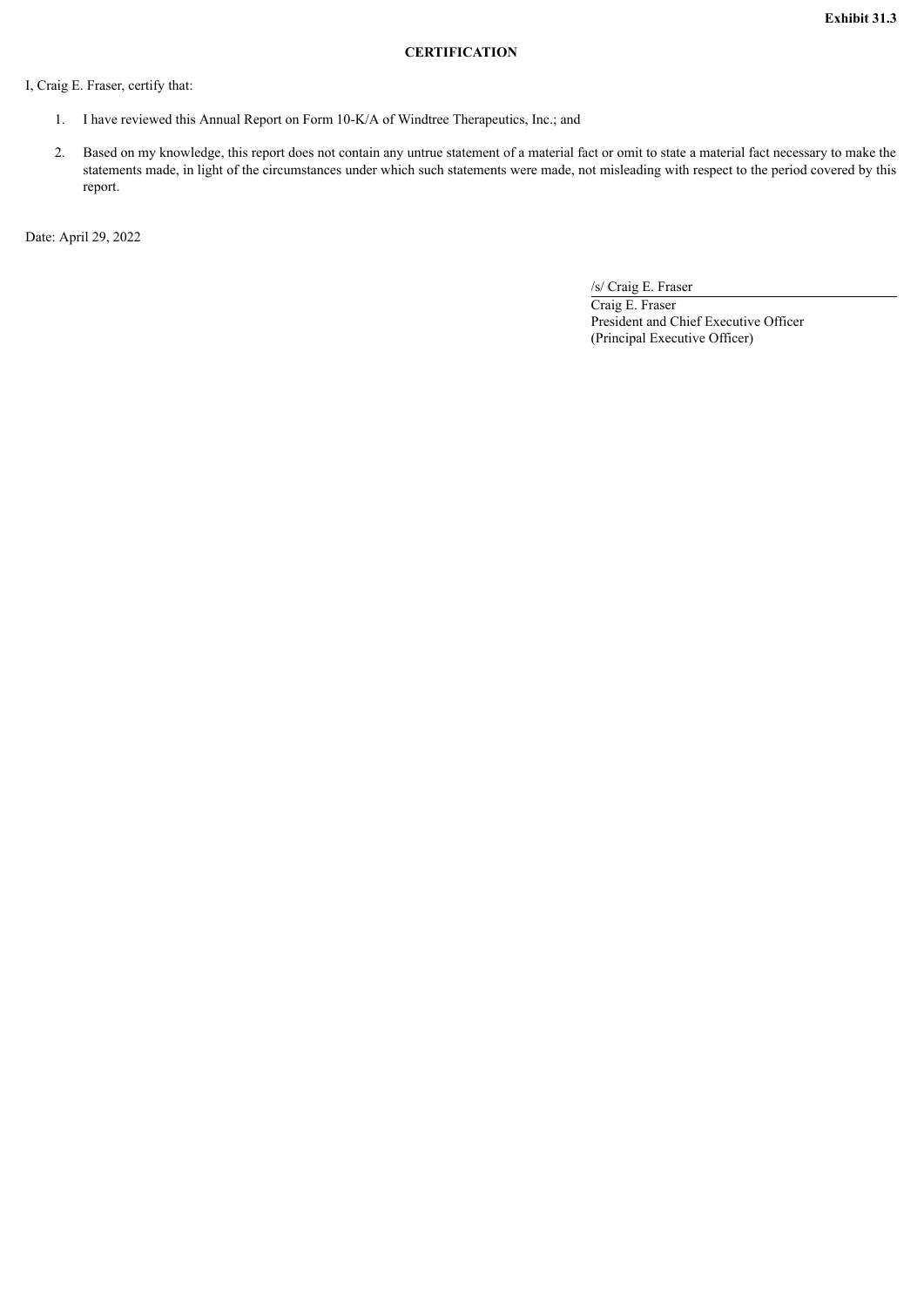#### **CERTIFICATION**

<span id="page-26-0"></span>I, John P. Hamill, certify that:

- 1. I have reviewed this Annual Report on Form 10-K/A of Windtree Therapeutics, Inc.; and
- 2. Based on my knowledge, this report does not contain any untrue statement of a material fact or omit to state a material fact necessary to make the statements made, in light of the circumstances under which such statements were made, not misleading with respect to the period covered by this report.

Date: April 29, 2022

/s/ John P. Hamill

John P. Hamill Senior Vice President and Chief Financial Officer (Principal Financial Officer)